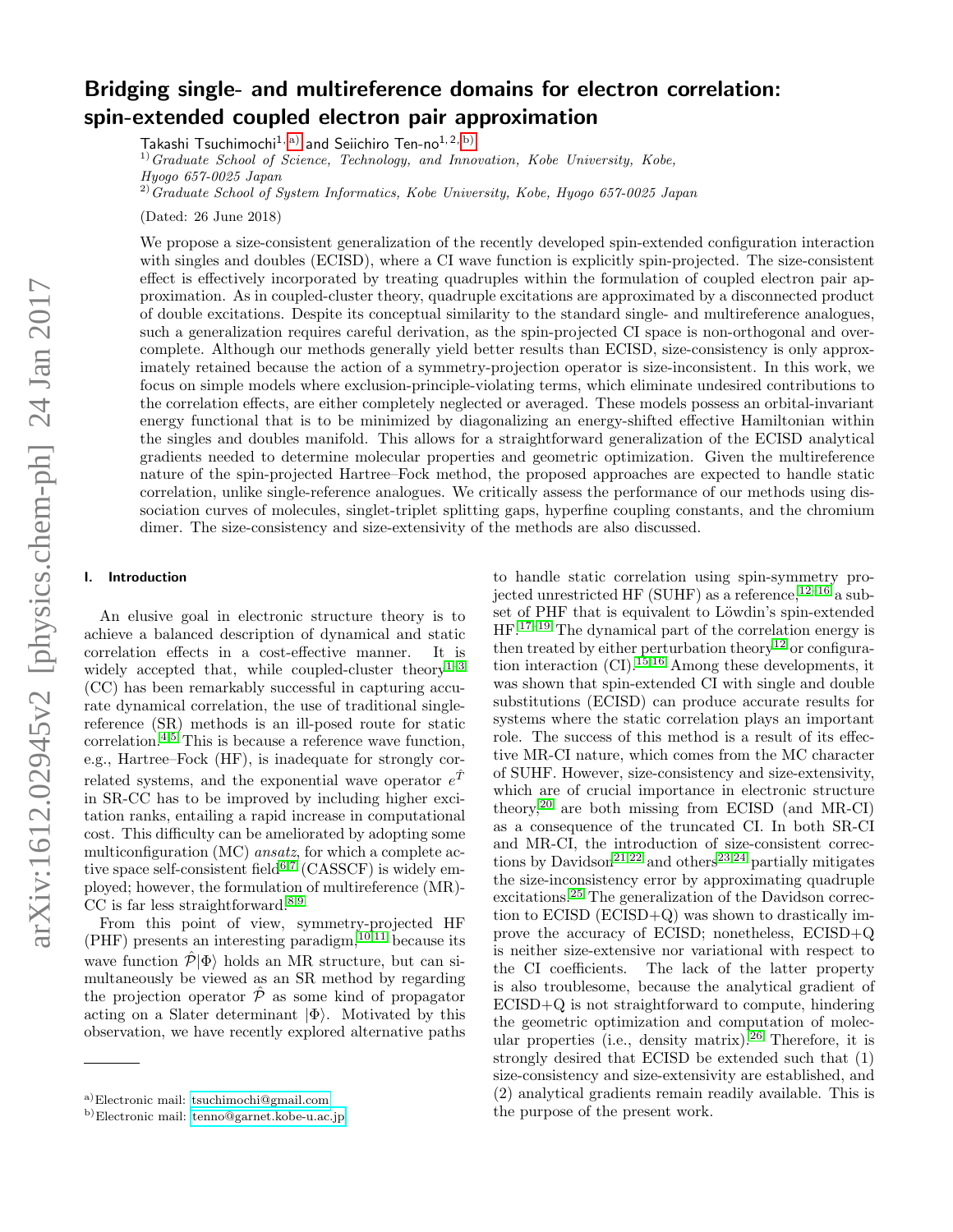2

To accomplish size-extensive results, one can resort to a diagrammatic analysis to remove unlinked diagrams, as is routinely practiced in SR methods.[3](#page-12-1) However, the nonorthogonality involved in the spin-projection of SUHF poses a challenge, because a vacuum is not well defined (a problem shared by the MR formalism). Simply removing the unlinked terms in the resulting ECISD equations might guarantee the size-extensivity of the method, but in the presence of a projection operator, this task seems particularly difficult.

Besides the diagrammatic approach as well as the Davidson correction, in conventional electronic structure theory, several authors have modified the regular CI equations in an attempt to approximately cancel out the unlinked terms, retaining only the singles and doubles excitation manifold. The earliest methods in this spirit include coupled electron pair approximation (CEPA), which had been extensively developed in the SR paradigm until the advent of CC theory. $27-32$  $27-32$  Although the accuracy of the SR-CEPA methods is by no means inferior to  $\text{CCSD}$ , [30](#page-12-24), 31, 33 they have lost popularity. CCSD is a more "complete" theory, as it is hierarchically improvable to the full CI (FCI) limit $34,35$  $34,35$  and is invariant with respect to the unitary rotation among the occupied space. However, CEPA methods have attracted considerable attention for MR cases, because they are much simpler than MR-CC and a clearly better alternative to MR-CI, generically yielding a reliable description of dynamical correlation.

With these past developments in mind, in the present work, we extend ECISD by adopting CEPA-like corrections for unlinked terms within the manifold of spin-projection. The proposed spin-extended CEPA (ECEPA) is an approximately size-consistent generalization of ECISD, and is thus expected to be more accurate. It is also considered to be an approximation whose accuracy lies between those of SR- and MR-CEPA, as the reference SUHF itself falls into the category of MC-SCF with far lower computational demands than conventional approaches. The trade-off is that the obtained energy is no longer the upper bound of the FCI energy. In this article, we will show how such a generalization may be realized within the overcomplete space of projected CI, and will report illustrative calculations to benchmark its performance. In addition, we will investigate the size-consistent and size-extensive properties using noninteracting Be atoms, and demonstrate the improved performance of ECEPA over ECISD and ECISD+Q.

Note that, although ECEPA is size-extensive in the sense that the correlation energy correctly scales with the number of electrons, the presence of a projection operator will not, in principle, permit exact size-consistency. While this could certainly limit the application range of ECEPA, we must stress that spin-projection is routinely applied in Kohn–Sham density functional theory<sup>[36](#page-12-29)[,37](#page-12-30)</sup>  $(DFT)$  through Noodleman's approximation<sup>[38,](#page-12-31)[39](#page-12-32)</sup> or Yamaguchi's weighted-average approximation, $40,41$  $40,41$  both of which remove spin-contamination only at first order.

These methods yield encouraging results in various cases,[42](#page-12-35)[–44](#page-12-36) although it is easy to show that they are not size-consistent in general. From this perspective, while aiming for the same goal as these approximations, our methodology provides a more rigorous approach that is correct to the infinite order of  $\tilde{S}^2$ . To this end, we will compare our method with Yamaguchi's scheme in terms of the accuracy of singlet-triplet splitting gaps. It is shown that ECEPA gives encouraging results when approximately spin-projected DFT fails.

The organization of this paper is as follows. We describe the theoretical foundation of ECEPA in Section [II A.](#page-1-0) We then introduce the concept of pair-energy and propose several size-consistent variants of ECISD in Section [II B,](#page-3-0) analogously to traditional CEPA approaches. Section IIC deals with open-shell cases, which require some treatment such that ECEPA can be successfully reduced to SR-CEPA in the no spin-projection limit. We investigate the numerical performance of ECEPA on several test cases in Section [IV;](#page-5-0) investigations include the potential energy curves of bond-breaking molecules [\(IV A\)](#page-5-1), singlet-triplet splitting gaps [\(IV B\)](#page-6-0), hyperfine coupling constants [\(IV C\)](#page-8-0), and  $Cr_2$  [\(IV D\)](#page-9-0). The connection between ECISD+Q and ECEPA, along with their size-consistent properties, is studied in Section [V.](#page-10-0) Finally, we present our conclusions and outlook for future work in Section [VI.](#page-11-0)

# II. Theory

#### <span id="page-1-0"></span>A. ECEPA equation

We consider the projected FCI wave function as

<span id="page-1-1"></span>
$$
\hat{\mathcal{P}}|\Psi\rangle = \hat{\mathcal{P}}(1+\hat{C})|\Phi_0\rangle,\tag{1}
$$

where  $|\Phi_0\rangle$  is the underlying determinant of SUHF. By representing combinations of occupied and virtual orbital indices as  $\mu$ ,  $\nu$ ,  $\tau$ , the excitation operator  $\hat{C}$  can be written as

$$
\hat{C} = \sum_{\nu} c_{\nu} \hat{E}_{\nu},\tag{2}
$$

where  $c_{\nu}$  and  $\hat{E}_{\nu}$  are the CI coefficients and excitation operators, respectively. Hereinafter, we use  $i, j, k, l$  to denote occupied,  $a, b, c, d$  to denote virtual, and  $p, q, r, s$ to denote general spin-orbitals (e.g.,  $|\Phi_{\nu}\rangle = \hat{E}_{\nu}|\Phi_{0}\rangle =$  $|\Phi_{ij}^{ab}\rangle$ ). The spin-projected determinants  $(\hat{\mathcal{P}}|\Phi_Q\rangle)$  are not mutually orthogonal, and therefore the projected CI space in Eq. [\(1\)](#page-1-1) is overcomplete. As such,  $\mathcal{P}|\Psi\rangle$  is not intermediate-normalized (we only assume the SUHF wave function is normalized).

The CI coefficients are usually determined by projecting the Schrödinger equation with  $\langle \Phi_{\mu} |$ , or equivalently with  $\langle \Phi_\mu | \hat{\mathcal{P}} \rangle$ , noting that  $\hat{\mathcal{P}} = \hat{\mathcal{P}}^{\dagger} = \hat{\mathcal{P}}^2$  and  $[\hat{H}, \hat{\mathcal{P}}] = 0$ . However, in the following, we reformulate the ECISD equation such that its correlating subspace, spanned by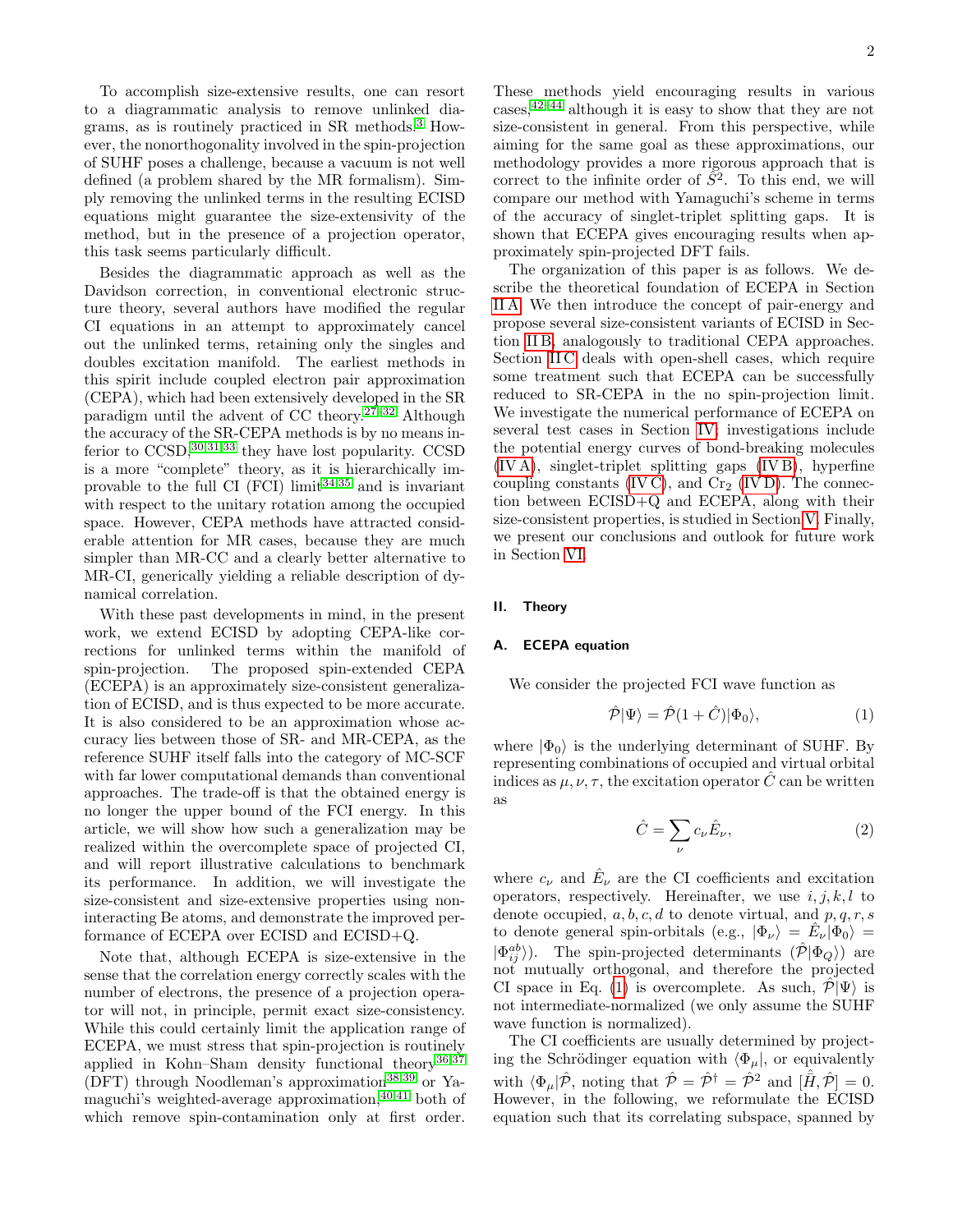the projected single and double configurations, is modified to restore the size-consistency and size-extensivity, while the reference space is unchanged. Hence, we adopt the following projections:

$$
\langle \Phi_0 | (\hat{H} - E_c) \hat{\mathcal{P}} | \Psi \rangle = 0, \tag{3}
$$

$$
\langle \tilde{\Phi}_{\mu} | (\hat{H} - E_c) \hat{\mathcal{P}} | \Psi \rangle = 0 \quad \forall \mu \neq 0,
$$
 (4)

where  $E_c$  is the correlation energy and  $|\tilde{\Phi}_{\mu}\rangle \equiv \hat{Q}|\Phi_{\mu}\rangle$ removes the reference state with

$$
\hat{Q} = 1 - \hat{\mathcal{P}} |\Phi_0\rangle\langle\Phi_0|\hat{\mathcal{P}}.\tag{5}
$$

Although  $\hat{Q} = \hat{Q}^{\dagger} = \hat{Q}^2$ , the commutativity with  $\hat{\bar{H}}$  is not satisfied. Therefore, Eqs. [\(3\)](#page-2-0) and [\(4\)](#page-2-1) constitute a non-Hermitian eigenvalue problem, but we emphasize that the resulting coefficients (and thus energy) remain exact.

Using Eq. [\(3\)](#page-2-0), the correlation energy is given by

$$
E_c = \frac{\langle \Phi_0 | \hat{H} \hat{\mathcal{P}} | \Psi \rangle}{\langle \Phi_0 | \hat{\mathcal{P}} | \Psi \rangle} = \frac{\sum_{\nu} c_{\nu} \langle \Phi_0 | \hat{H} \hat{\mathcal{P}} | \Phi_{\nu} \rangle}{1 + \sum_{\nu} c_{\nu} \langle \Phi_0 | \hat{\mathcal{P}} | \Phi_{\nu} \rangle}, \qquad (6)
$$

where  $\hat{H} \equiv \hat{H} - E_{\text{SUHF}}$  with  $E_{\text{SUHF}} = \langle \Phi_0 | \hat{H} \hat{\mathcal{P}} | \Phi_0 \rangle$  and  $\langle \Phi_0 | \hat{\mathcal{P}} | \Phi_0 \rangle = 1$ . As will soon become clear, it is convenient to express  $E_c$  in the following self-dependent form:

$$
E_c = \sum_{\nu} \langle \Phi_0 | (\hat{H} - E_c) \hat{\mathcal{P}} | \Phi_{\nu} \rangle c_{\nu}.
$$
 (7)

ECISD only takes single and double excitations in  $\ddot{C}$ . and neglects higher excitation effects, which are responsible for size-consistency and size-extensivity. To include such effects approximately, we consider the projected CC wave function instead of FCI:

$$
\hat{\mathcal{P}}|\Psi_{\rm CC}\rangle = \hat{\mathcal{P}}\exp(\hat{C})|\Phi_0\rangle,\tag{8}
$$

where  $\hat{C}$  is truncated at doubles for the present, but  $\exp(\hat{C})$  generates higher excitations.

In the presence of a spin-projection operator,  $\langle \Phi_0 |$  can generally interact with any  $\hat{\mathcal{P}} | \Phi_{\nu} \rangle$  including triples and higher excitations. Therefore, the projected CI equations  $(Eq. (4))$  $(Eq. (4))$  $(Eq. (4))$  and the correlation energy  $(Eq. (7))$  $(Eq. (7))$  $(Eq. (7))$  are nonterminating. However, such interactions are expected to be sufficiently weak, and hence we will neglect the Hamiltonian and overlap couplings between  $\mathcal{P}|\Phi_\mu\rangle$  and  $\mathcal{P}|\Phi_\nu\rangle$ when  $|\Phi_{\mu}\rangle$  and  $|\Phi_{\nu}\rangle$  differ by more than two electrons. The negative consequence associated with this approximation is assumed to be negligible compared to the expected improvement over ECISD gained by introducing the linked disconnected triples and quadruples, as well as that over spin-unrestricted SR methods by projecting them onto the correct symmetry space.

Although there are many disconnected contributions in CCSD because of several powers of  $C$ , we follow the conventional CEPA derivation, which only considers the

<span id="page-2-0"></span>quadratic contributions.[33](#page-12-26) For this term, we write

$$
\frac{1}{2}\langle \tilde{\Phi}_{\mu} | (\hat{H} - E_{c}) \hat{\mathcal{P}} \hat{C}^{2} | \Phi_{0} \rangle \n= \frac{1}{2} \sum_{\lambda \tau} \langle \tilde{\Phi}_{\mu} | \hat{\mathcal{P}} (\hat{H} - E_{c}) \hat{\mathcal{P}} \hat{E}_{\tau} \hat{E}_{\lambda} | \Phi_{0} \rangle c_{\tau} c_{\lambda} \n\approx \sum_{\nu \lambda} \langle \tilde{\Phi}_{\mu} | \hat{\mathcal{P}} | \Phi_{\nu} \rangle \langle \Phi_{\nu} | (\hat{H} - E_{c}) \hat{\mathcal{P}} \hat{E}_{\lambda} | \Phi_{\nu} \rangle c_{\lambda} c_{\nu} \qquad (9)
$$

<span id="page-2-4"></span><span id="page-2-3"></span><span id="page-2-1"></span>
$$
= \sum_{\nu} \langle \tilde{\Phi}_{\mu} | \hat{\mathcal{P}} | \Phi_{\nu} \rangle c_{\nu} (E_c - R_{\nu}). \tag{10}
$$

<span id="page-2-7"></span>where we have introduced the resolution of the identity and truncated at doubles in Eq. [\(9\)](#page-2-3), and also removed the terms where neither  $\lambda$  nor  $\tau$  fully coincides with  $\nu$ . Using the energy expression in Eq. [\(7\)](#page-2-2), we have defined the residual contribution  $R_{\nu}$  as

$$
R_{\nu} = \sum_{\lambda} \left( \langle \Phi_0 | (\hat{H} - E_c) \hat{\mathcal{P}} \hat{E}_{\lambda} | \Phi_0 \rangle \right. \\ \left. - \langle \Phi_{\nu} | (\hat{H} - E_c) \hat{\mathcal{P}} \hat{E}_{\lambda} | \Phi_{\nu} \rangle \right) c_{\lambda}, \qquad (11)
$$

<span id="page-2-8"></span>which is dominated by the so-called exclusion-principleviolating (EPV) term

<span id="page-2-5"></span>
$$
R_{\nu} \approx \sum_{\lambda \cup \nu} \langle \Phi_0 | (\hat{H} - E_c) \hat{\mathcal{P}} \hat{E}_{\lambda} | \Phi_0 \rangle, \tag{12}
$$

<span id="page-2-2"></span>as suggested by its SR limit. It should be emphasized that it is possible to avoid the introduction of the EPV terms by evaluating the matrix elements of the above quadratic contribution rigorously. However, not only will this treatment entail the derivation of higher-order coupling terms, but the resulting equation will also become nonlinear. This possibility is beyond our current scope and will be addressed in a forthcoming publication. In the present work, therefore, we explore the applicability of Eqs. [\(10\)](#page-2-4) and [\(12\)](#page-2-5) as a first step, thus retaining the simplicity of the working equations and as much similarity to both ECISD and conventional CEPA as possible.

Defining  $R$  as some non-Hermitian operator such that

$$
\hat{R}\hat{\mathcal{P}}|\Phi_0\rangle = 0,\t\t(13)
$$

<span id="page-2-6"></span>
$$
\hat{R}\hat{\mathcal{P}}|\Phi_{\nu}\rangle = R_{\nu}\hat{\mathcal{P}}|\Phi_{\nu}\rangle,\tag{14}
$$

we find, for  $\mu \neq 0$ ,

$$
\langle \tilde{\Phi}_{\mu} | (\hat{H} - E_c) \hat{\mathcal{P}} | \Psi_{\text{CC}} \rangle \approx \langle \tilde{\Phi}_{\mu} | (\hat{H} - \hat{R}) \hat{\mathcal{P}} | \tilde{\Psi} \rangle = 0, \quad (15)
$$

where  $|\tilde{\Psi}\rangle$  is an effective wave function in the form of CISD expansion. Eq. [\(15\)](#page-2-6) is referred to as the ECEPA equation. The necessity of using  $\langle \tilde{\Phi}_{\mu} |$  instead of  $\langle \Phi_{\mu} |$ should now be even clearer—without the  $\hat{Q}$  projection, Eq. [\(15\)](#page-2-6) would contradict Eq. [\(3\)](#page-2-0) because of the contribution of  $\langle \Phi_0 | \hat{\mathcal{P}}$  in  $\langle \Phi_\mu |$ .

The ECEPA equation is therefore formally similar to the ECISD equation (Eq. [\(4\)](#page-2-1) with  $|\Psi\rangle \rightarrow |\Psi\rangle$ ), and is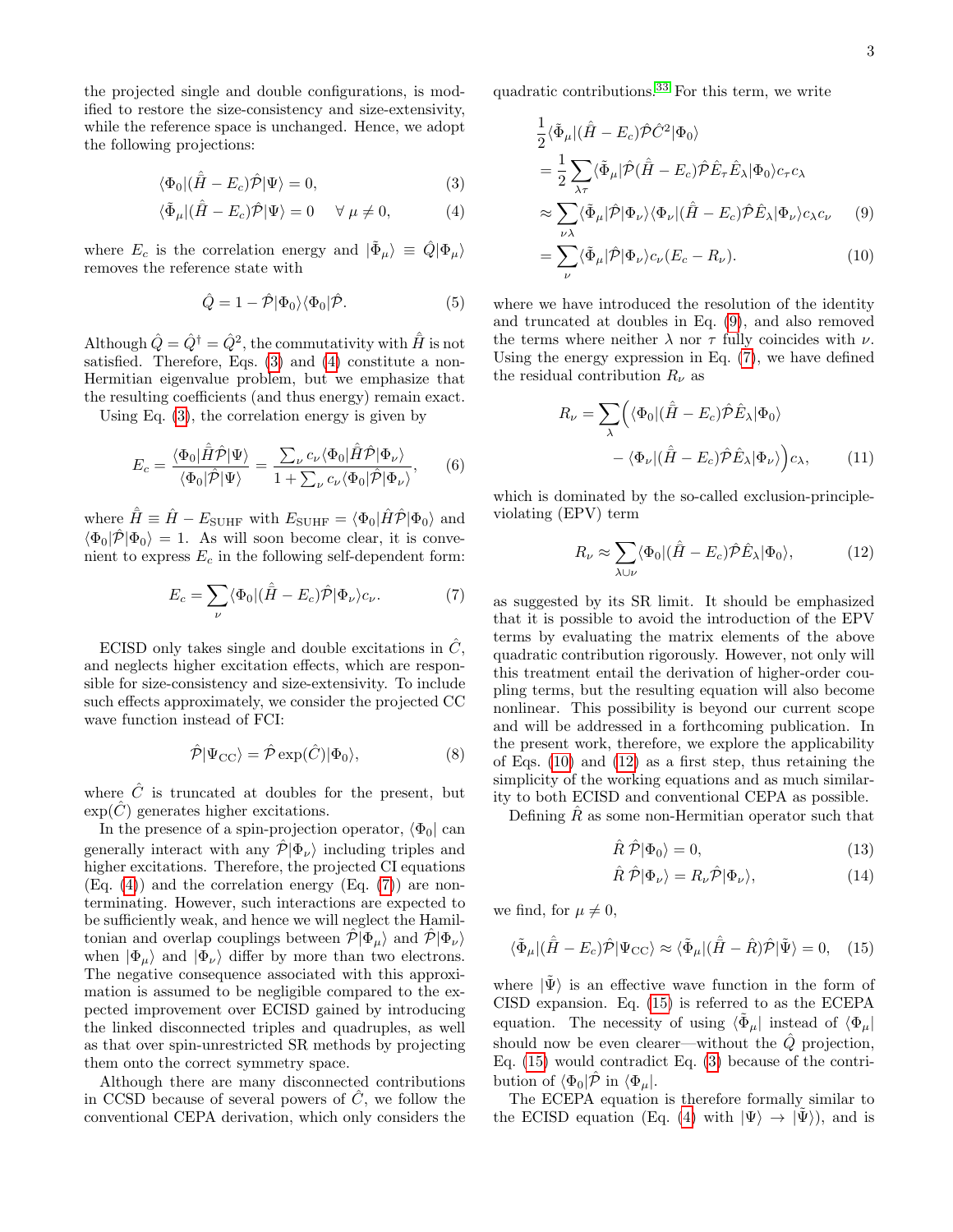easily cast as a generalized eigenvalue problem. Importantly, however, the former is independent of  $E_c$ , unlike the latter, which is manifested in the vast majority of unlinked diagrams being canceled out to reduce the sizeinconsistency error in the former. Finally, Eq. [\(15\)](#page-2-6) rigorously reduces to the SR-CEPA problem if  $\hat{\mathcal{P}} = \hat{1}$ , which we claim is an important property.

#### <span id="page-3-0"></span>B. Pair-energy and several approximations

In this section, we derive several variants for  $R_{\nu}$  as formally defined in Eq. [\(12\)](#page-2-5). In the following, for simplicity, we discuss the case where  $\hat{C}$  is composed of only double excitations. As in the standard CEPA variants, it is convenient to introduce pair energies  $\epsilon_{ij}$ , which divide the correlation energy into the contributions of each electron pair[45](#page-12-37):

$$
E_c = \sum_{i>j} \epsilon_{ij}.\tag{16}
$$

Given Eq. [\(7\)](#page-2-2), our definition of the pair-energy is

$$
\epsilon_{ij} = \sum_{a>b} \langle \Phi_0 | \left( \hat{H} - E_c \right) \hat{\mathcal{P}} | \Phi_{ij}^{ab} \rangle c_{ij}^{ab}.
$$
 (17)

Neglecting the dependence of virtual indices in  $R_{\nu}$ , as in most regular CEPA methods, the EPV terms are approximated as

$$
R_{ij}^{ab} \approx \sum_{k>l}^{(ij)} \epsilon_{kl}.
$$
 (18)

We are now ready to set out several variants of CEPA with different treatments of Eq. [\(18\)](#page-3-1), by analogy of the single reference methods. If all the EPV terms  $R_{ij}^{ab}$  are completely neglected, we obtain a large cancellation between the unlinked terms in Eq. [\(15\)](#page-2-6). This is historically called  $CEPA(0)$ ,<sup>[29,](#page-12-38)[46](#page-12-39)</sup> and is equivalent to linearized CC theory  $(LCC)$ .<sup>[47–](#page-12-40)[50](#page-12-41)</sup> Hence, we will refer to this approximation as ELCC. Despite a crude approximation, LCC is known to be more accurate than full CC for some cases.<sup>[50](#page-12-41)</sup> It is worth noting, however, that ELCC is not exact for two-electron systems, adding some nonzero correction to ECISD although the latter is already exact.

One should deal with the EPV terms appropriately to recover the exactness for two-electron systems. The resemblance between pair-energies in SR and spinprojected approaches permits us to introduce ECEPA(1-  $3)$ <sup>[28,](#page-12-42)[46](#page-12-39)[,51](#page-12-43)[–53](#page-13-0)</sup>:

$$
R_{ij}^{ab} = \epsilon_{ij} + \frac{1}{2} \sum_{k \neq i,j} (\epsilon_{ik} + \epsilon_{kj}), \quad \text{[ECEPA(1)]} \quad (19a)
$$

$$
R_{ij}^{ab} = \epsilon_{ij},
$$
 [ECEPA(2)] (19b)

$$
R_{ij}^{ab} = \epsilon_{ij} + \sum_{k \neq i,j} (\epsilon_{ik} + \epsilon_{kj}), \qquad \text{[ECEPA(3)]} \qquad (19c)
$$

Note that these approximations are not invariant with respect to an orbital rotation among occupied orbitals. As such an orbital dependence precludes a straightforward derivation of the energy functionals and analytical gradients, we will not consider these approaches further in the present study.

To avoid the orbital dependence in ECEPA(1-3), we follow Gdanitz and Ahlrichs in averaging the pair energies.<sup>[54](#page-13-1)</sup> By partitioning the system into  $n_e/2$  noninteracting electron pairs  $(n_e)$  is the number of correlated electrons), the average of the pair energies becomes

<span id="page-3-2"></span>
$$
\bar{\epsilon} = \frac{2}{n_e} E_c.
$$
 (20)

Then, the so-called averaged coupled-pair functional (ACPF) assumes that all EPV pairs are approximated by Eq.  $(20)$ <sup>[54](#page-13-1)</sup> Meissner suggested a different averaging by considering the actual number of pairs,  $\binom{n_e}{2}$ .<sup>[24](#page-12-19)</sup> The averaged pair-energy in this case becomes

<span id="page-3-3"></span>
$$
\bar{\epsilon} = \frac{4n_e - 6}{n_e(n_e - 1)}E_c.
$$
\n(21)

Szalay and Bartlett employed Eq. [\(21\)](#page-3-3) for MR calculations, and derived the averaged quadratic coupled-cluster  $(AQCC)$ <sup>[55,](#page-13-2)[56](#page-13-3)</sup> In accordance with these previous developments, we applied these averaging schemes to our ECISD generalization, giving EACPF and EAQCC, respectively.

<span id="page-3-1"></span>The accuracy of these methods can only be assessed by actual calculations. However, as will be argued in Section [IV,](#page-5-0) it turns out that EACPF and EAQCC have different advantages and disadvantages. Namely, the ACPF parametrization is more accurate when it is stable, but can overestimate the higher excitation effects, whereas that of AQCC is generally more stable at the cost of slight underestimation of dynamical correlation effects. Interestingly, exactly the same observation is made in conventional MR adaptations.[55](#page-13-2)[,57,](#page-13-4)[58](#page-13-5) Hence, it is indicative that neither Eq. [\(20\)](#page-3-2) nor [\(21\)](#page-3-3) is conclusive for the average treatment of EPV terms. Considering that these averaging schemes are themselves approximations to the orbital-dependent EPV treatments ECEPA(1) and  $ECEPA(3),$ <sup>[33,](#page-12-26)[58](#page-13-5)</sup> we also propose a compromised scheme by taking a linear combination as

<span id="page-3-4"></span>
$$
R_{ij}^{ab} = \left( (1-a)\frac{2}{n_e} + a\frac{4n_e - 6}{n_e(n_e - 1)} \right) E_c, \qquad (22)
$$

with an empirical parameter  $a$ . In the following, we set  $a = 0.65$ , which was found to provide suitable compensation for the undesired errors in EACPF and EAQCC. We will refer to this scheme as EAQCC hybrid (EAQCCh). Note that EACPF, EAQCC, and EAQCCh are all exact for two-electron systems, reducing to ECISD.

Finally, we note that there can be redundancy terms in these methods, as in MR-CEPA,  $59,60$  $59,60$  arising from the overcompleteness of the projected CI space. However, such redundancy is completely removed by taking the metric into account.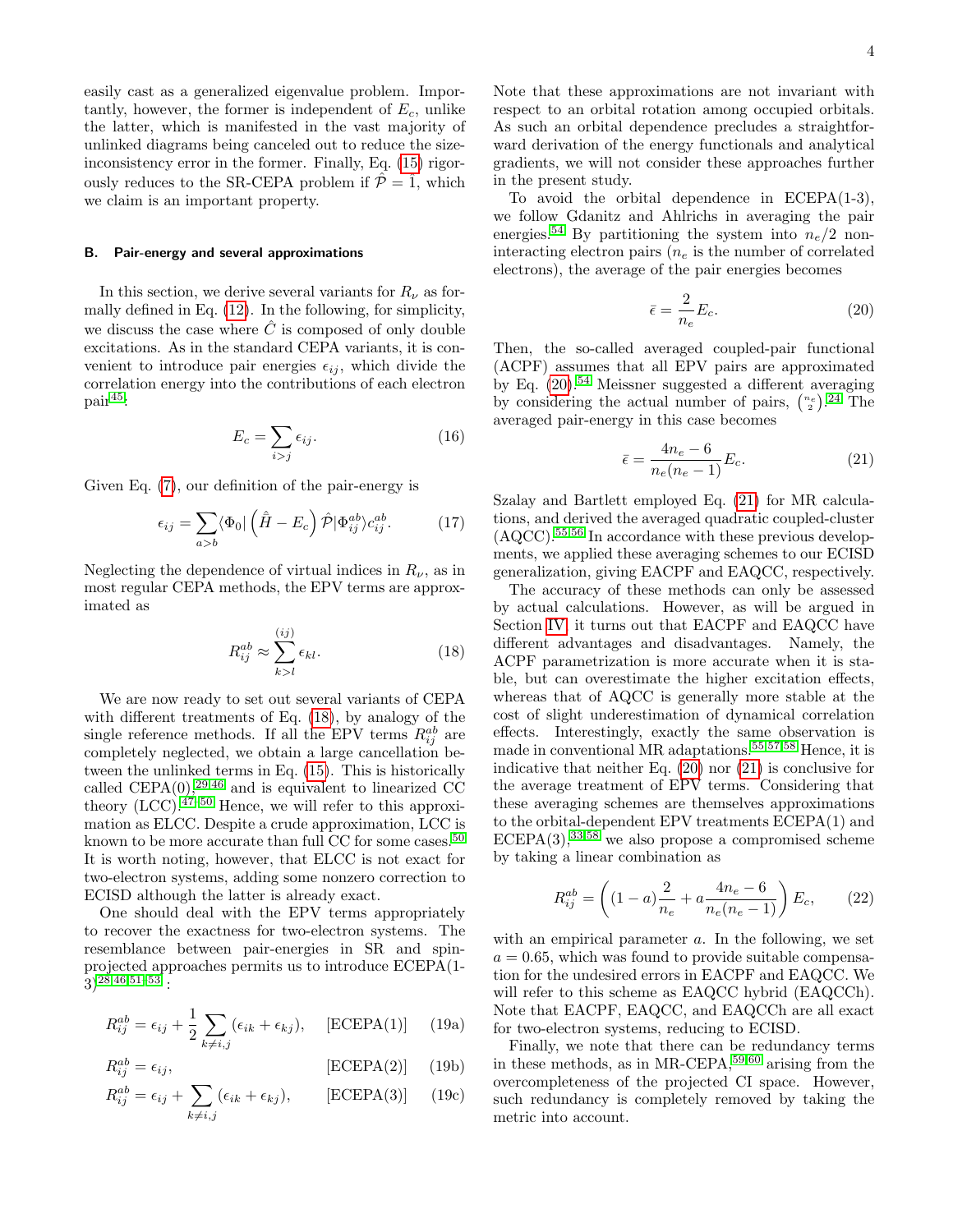# <span id="page-4-0"></span>C. Open-shell cases

For open-shell systems that include unpaired electrons, we also follow the treatment of the original ACPF and AQCC approaches, so that EACPF and EAQCC coincide with their SR limits whenever  $\hat{\mathcal{P}} = \hat{1}$ . In this subsection, we will briefly discuss how we achieve this goal.

In both the SR and MR variants, the orbital space is divided into three subspaces: doubly-occupied inactive, active (open-shell for SR), and external orbitals. Among all possible configurations considered in CISD, cluster corrections are not needed for the internal configuration space, where external orbitals remain unoccupied. For the ECEPA methods, similarly, we need to define an appropriate internal space to be removed from the EPV treatment. Here, as in the SR case, we define our internal space to include the reference SUHF and the projected configurations that substitute electrons into openshell orbitals, which can be uniquely identified by diago-nalizing the reference density matrix.<sup>[61](#page-13-8)[,62](#page-13-9)</sup> Removing the internal space in Eq. [\(15\)](#page-2-6) guarantees that EACPF and EAQCC can be safely reduced to their original formulations for an ROHF reference when no projection operation is carried out. Evidently, this can be accomplished by generalizing  $Q$  in Eq. [\(5\)](#page-2-7), but would formally require the inverse of the overlap matrix  $S_{\mu\nu} = \langle \Phi_{\mu} | \hat{\mathcal{P}} | \Phi_{\nu} \rangle$  within the internal space  $(\mu, \nu \in \text{int})$ . Nevertheless, it is worth mentioning that  $S_{\mu\nu}$  is easily shown to be *diagonal* in the corresponding-pair orbital (CO) basis. Therefore, instead of Eq. [\(5\)](#page-2-7), we use

$$
\hat{Q} = 1 - \sum_{\mu \in \text{int}} \frac{\hat{\mathcal{P}} | \Phi_{\mu} \rangle \langle \Phi_{\mu} | \hat{\mathcal{P}}}{\langle \Phi_{\mu} | \hat{\mathcal{P}} | \Phi_{\mu} \rangle}.
$$
(23)

Note that Eqs. [\(5\)](#page-2-7) and [\(23\)](#page-4-1) are identical to one another for closed-shell systems.

## D. Dressed Hamiltonian and energy functional

As mentioned, the above ECEPA approximations can be recast as an eigenvalue problem by shifting the Hamil-tonian matrix in the ECISD equation.<sup>[63](#page-13-10)</sup> The matrix representation of Eq. [\(15\)](#page-2-6) is shown to be

$$
\mathbf{Hc} = E_c \mathbf{Sc},\tag{24}
$$

where

$$
H_{\mu\nu} = \langle \Phi_{\mu} | \hat{H} \hat{\mathcal{P}} | \Phi_{\nu} \rangle + \langle \Phi_{\mu} | \hat{\mathcal{P}} \hat{Q} | \Phi_{\nu} \rangle (E_c - R_{\nu}), \quad (25)
$$

$$
S_{\mu\nu} = \langle \Phi_{\mu} | \hat{\mathcal{P}} | \Phi_{\nu} \rangle. \tag{26}
$$

The second term is the size-consistent correction that shifts the Hamiltonian by  $E_c - R_{\nu}$  under the metric of the projected manifold.

For the averaged models introduced in Section [II B,](#page-3-0) including ELCC, the unitary invariance with respect to orbital rotation permits us to define an effective (total) energy functional as

<span id="page-4-3"></span>
$$
F[\mathbf{c}] = \frac{\langle \tilde{\Psi} | \hat{H}\hat{\mathcal{P}} | \tilde{\Psi} \rangle - \zeta E_{\text{SUHF}} \langle \tilde{\Psi} | \hat{\mathcal{P}} \hat{Q} | \tilde{\Psi} \rangle}{\langle \tilde{\Psi} | \hat{\mathcal{P}} | \tilde{\Psi} \rangle - \zeta \langle \tilde{\Psi} | \hat{\mathcal{P}} \hat{Q} | \tilde{\Psi} \rangle}, \qquad (27)
$$

where  $\zeta$  is a constant depending on the method;  $\zeta =$  $0, 1, (n_e - 2)/n_e$ , and  $(n_e - 2)(n_e - 3)/n_e(n_e - 1)$  for ECISD, ELCC, EACPF, and EAQCC, respectively. c is variationally determined by minimizing  $F[c]$ ; one can easily show that requiring  $\partial F[\mathbf{c}]/\partial \mathbf{c} = \mathbf{0}$  results in Eq. [\(24\)](#page-4-2).

Size-extensivity is guaranteed because the residual correlation  $E_c$  is known to be size-extensive in the SR and MR approaches, even though the correlation energy of SUHF ( $\Delta E_{\text{SUHF}} = E_{\text{SUHF}} - E_{\text{HF}}$ ) is not. However, sizeconsistency is not rigorously satisfied in general, but only for special cases, because of the presence of  $\overline{P}$ . We will discuss these aspects in Section [V B.](#page-10-1)

#### E. Density matrix and nuclear gradient

The variationality of Eq. [\(27\)](#page-4-3) guarantees the facile evaluation of the analytical derivative of the proposed methods by generalizing the procedure used in the ECISD energy derivative.<sup>[26,](#page-12-21)[64,](#page-13-11)[65](#page-13-12)</sup> Here, we briefly note how one can derive the relaxed density matrix and nuclear gradient of averaged ECEPA.

<span id="page-4-1"></span>The unrelaxed density matrix can be obtained by taking the linear response of  $F$  with respect to an infinitesimal one-body perturbation in the Hamiltonian, without taking into account the orbital relaxation effect.[30](#page-12-24)[,66](#page-13-13) This results in a mixture of ECISD and SUHF density matrices:

$$
\mathbf{P} = \frac{\mathbf{P}^{\text{ECISD}} - \zeta \langle \tilde{\Psi} | \hat{\mathcal{P}} \hat{Q} | \tilde{\Psi} \rangle \mathbf{P}^{\text{SUHF}}}{1 - \zeta \langle \tilde{\Psi} | \hat{\mathcal{P}} \hat{Q} | \tilde{\Psi} \rangle}.
$$
 (28)

where we have assumed  $\langle \tilde{\Psi} | \hat{\mathcal{P}} | \tilde{\Psi} \rangle = 1$ . The expression for the relaxation correction term  $\mathbf{P}^{\text{corr}}$  is unchanged from that of  $ECISD<sub>1</sub><sup>26</sup>$  $ECISD<sub>1</sub><sup>26</sup>$  $ECISD<sub>1</sub><sup>26</sup>$  as such a term is understood as the orbital gradient of the density matrix of the reference wave function, i.e., SUHF. By parametrizing the molecular orbitals C as

$$
\mathbf{C} = \mathbf{C}_0 e^{\kappa},\tag{29}
$$

<span id="page-4-4"></span> $\mathbf{I}$ 

<span id="page-4-2"></span>with  $\kappa$  being an anti-Hermitian matrix, we have previously shown that

$$
\mathbf{P}^{\text{corr}} = \sum_{ai} z_{ai} \left( \frac{\partial}{\partial \kappa_{ai}^*} + \frac{\partial}{\partial \kappa_{ia}^*} \right) \mathbf{P}^{\text{SUHF}} \Big|_{\kappa=0}.
$$
 (30)

Here, z is the solution of the coupled-perturbed SUHF equation, which requires the orbital derivative of  $F(\tilde{L}_{pq})$ . Given Eq. [\(27\)](#page-4-3), it is straightforward to show that

$$
\tilde{L}_{pq} = \frac{\partial F}{\partial \kappa_{pq}^*} = \frac{L_{pq} + \zeta E_c \, \xi_{pq}}{1 - \zeta \langle \tilde{\Psi} | \hat{\mathcal{P}} \hat{Q} | \tilde{\Psi} \rangle},\tag{31}
$$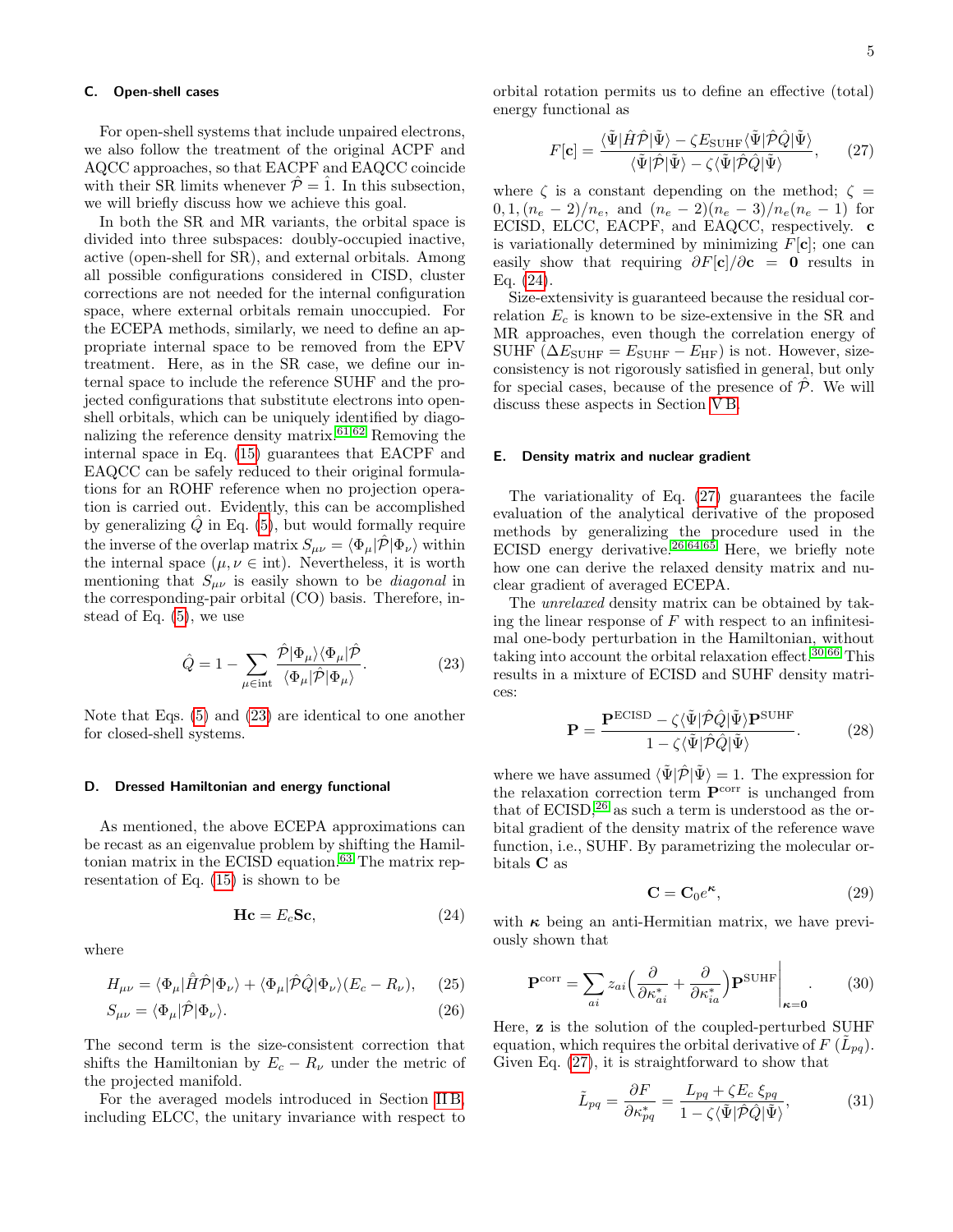6

where  $L_{pq}$  and  $\xi_{pq}$  are the orbital gradients of  $E_{\text{ECISD}}$ (i.e.,  $F[\zeta = 0]$ ) and  $\langle \tilde{\Psi} | \hat{\mathcal{P}} \hat{Q} | \tilde{\Psi} \rangle$ . The derivation of the former is given in Ref.[\[26\]](#page-12-21) with more detailed discussions. The latter can be conveniently expressed as the density matrix of a pseudo-wave function  $|\Psi'\rangle$ :

$$
\xi_{pq} = \frac{\partial \langle \tilde{\Psi} | \hat{\mathcal{P}} \hat{Q} | \tilde{\Psi} \rangle}{\partial \kappa_{pq}^*} = \langle \Psi' | \hat{E}_{qp} \hat{\mathcal{P}} | \Psi' \rangle, \tag{32}
$$

where  $|\Psi'\rangle$  has the same structure as  $|\tilde{\Psi}\rangle$ , but with the following modified CI coefficients:

$$
c'_{\nu} = \begin{cases} c_{\nu} - S_{\nu\nu}^{-1} \sum_{\mu} S_{\nu\mu} c_{\mu} & (\nu \in \text{int}) \\ c_{\nu} & (\text{otherwise}) \end{cases} . \tag{33}
$$

Obviously, the coupled-perturbed SUHF equation is now to be solved with  $L$  instead of  $L$ , which then gives rise to a different z from that of ECISD. This is where the chief difference between ECEPA and ECISD comes in. The relaxed density matrix  $\mathbf{P}^{\text{rel}} = \mathbf{P} + \mathbf{P}^{\text{corr}}$  so obtained is not spin-adapted, because we started from Eq. [\(27\)](#page-4-3), which projects only the ket state. The spin-adaption of Prel is performed using the Wigner–Eckart theorem, which gives the correct relaxed spin-density matrices for  $\alpha$  and  $\beta$  spins.<sup>[26](#page-12-21)[,67](#page-13-14)</sup>

Other critical differences from the ECISD gradient lie in the explicit derivative of  $F$  with respect to nuclear coordinate  $x$ , as well as in the energy-weighted density matrix, both of which can nonetheless be given as some linear combination of the corresponding ECISD and SUHF quantities, as in Eq. [\(28\)](#page-4-4). The interested reader is referred to the supplemental material for their complete expressions.

#### III. Computational details

The proposed schemes have been implemented in the GELLAN suite of programs. We have used the integral form of the projection operator, which is computationally more convenient to deal with than Löwdin's operator.[10,](#page-12-8)[11,](#page-12-9)[68](#page-13-15) For all the calculations reported in this article, the number of grid points  $N_{grid}$  for the numerical integrations was set to either 3 or 4, unless otherwise noted, which was found to be sufficient to obtain the desired  $\langle \hat{S}^2 \rangle$  value with numerical precision of 10<sup>-9</sup>. This means that our methods are effectively multireference; a reference SUHF state is represented by three or four nonorthogonal Slater determinants.

Most of the calculations reported in this paper do not correlate core electrons. To perform a frozen-core calculation in ECISD and ECEPA, we employed the constrained optimization in SUHF to obtain the HF core orbitals.[16](#page-12-11) This can be achieved by averaging the corevirtual (CV) block (and VC block) of the SUHF Fock matrix as

$$
\mathcal{F'}_{\text{CV}}^{\sigma} = \frac{1}{2} \left( \mathcal{F}_{\text{CV}}^{\alpha} + \mathcal{F}_{\text{CV}}^{\beta} \right), \tag{34}
$$

<span id="page-5-2"></span>TABLE I. NPE  $(\Delta_{\text{max}} - \Delta_{\text{min}})$  of dissociation curves for several molecules in  $mE_h$ .

| Method       | ΗF   | F <sub>2</sub> | $H_2O$ | $\mathrm{N}_2$ | C <sub>2</sub> | Mean |
|--------------|------|----------------|--------|----------------|----------------|------|
| <b>UCISD</b> | 19.0 | 32.3           | 35.6   | 59.4           | 39.8           | 37.2 |
| UCCSD        | 6.1  | 11.8           | 13.2   | 24.3           | 23.0           | 15.7 |
| UCCSD(T)     | 3.4  | 6.7            | 8.6    | 15.4           | 27.1           | 12.2 |
| <b>SUHF</b>  | 14.0 | 20.7           | 45.3   | 104.0          | 43.8           | 45.6 |
| <b>ECISD</b> | 0.9  | 2.4            | 3.8    | 15.6           | 9.9            | 6.5  |
| $ECISD+Q$    | 0.1  | 0.2            | 1.3    | 1.9            | 3.6            | 1.4  |
| <b>ELCC</b>  | 0.2  | 1.5            | 3.2    | 16.9           | 20.5           | 8.5  |
| <b>EACPF</b> | 0.2  | 0.2            | 1.8    | 6.8            | 5.0            | 2.8  |
| EAQCC        | 0.3  | 0.5            | 1.1    | 3.9            | 4.7            | 2.1  |
| EAQCCh       | 0.3  | 0.4            | 1.1    | 3.4            | 3.8            | 1.8  |

for both  $\sigma = \alpha, \beta$ . At SCF convergence, it is guaranteed that the  $\alpha$  and  $\beta$  orbitals share the same core space,  $61,62,69$  $61,62,69$  $61,62,69$  while the SUHF energy is minimized under such a constraint.

# <span id="page-5-0"></span>IV. Illustrative calculations

#### <span id="page-5-1"></span>A. Molecular dissociation

We first investigate the accuracy of the proposed ECEPA variants by computing the bond-dissociation curves of several molecules that include HF,  $F_2$ ,  $H_2O$ ,  $N_2$ , and  $C_2$ . For  $H_2O$ , both OH bonds are symmetrically stretched with the angle fixed to 109.57◦ . Here, we use a small 6-31G basis set and freeze 1s orbitals in the homonuclear diatomic molecules for comparison with FCI. As an estimate of the accuracy of each method, Table [I](#page-5-2) summarizes the non-parallelity errors (NPE) in  $mE_h$ , computed by taking the difference between the maximum and minimum deviations ( $\Delta_{\text{max}}$  and  $\Delta_{\text{min}}$ ) from the FCI energy across the reaction coordinate.

It is well known that spin-unrestricted (U) calculations serve as an easy means of obtaining bond-dissociation curves of molecules, and are indeed actively employed in density functional applications. However, it is also widely accepted that, as can be seen in the results of UCISD, UCCSD, and UCCSD(T), they incur large errors due to spin-contamination, which necessarily pushes up the ground state energy by mixing different spin states, i.e., excited states. In Figure [1,](#page-6-1) we plot  $\Delta_{\text{max}}$  (top panel) and  $\Delta_{\min}$  (bottom panel) for each dissociation curve. Because unrestricted methods usually dissociate molecules to the energetically correct limits, where they are considered to be most accurate,  $\Delta_{\min}$  are acceptably small for these methods. The only exception is  $C_2/UCCSD(T)$ , which tends to diverge in the intermediate region of the dissociation path. The large  $\Delta_{\text{max}}$  values in Figure [1](#page-6-1) manifestly show that spin-contamination causes the correlation energy to be underestimated.

Whereas our spin-extended methods ECISD and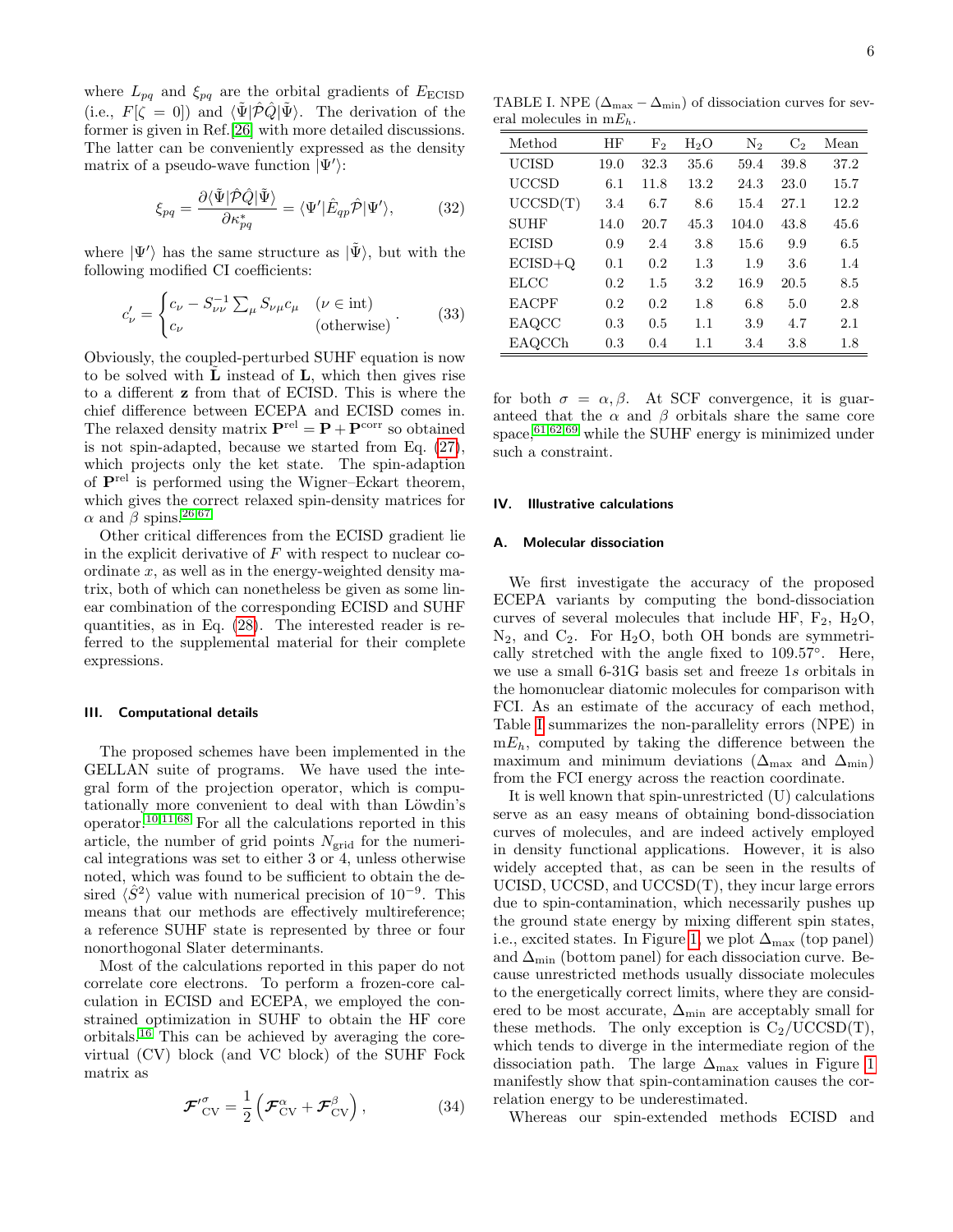

<span id="page-6-1"></span>FIG. 1. Maximum (top) and minimum (bottom) differences from FCI energy for the tested dissociation profiles.

ECISD+Q reduce these errors by removing spincontamination, the results of ECEPA methods largely depend on how the EPV terms are treated. ELCC completely ignores the EPV terms, and therefore severely overestimates the quadruple and higher excitation effects. This results in the substantial overestimation of the correlation energy, as can be clearly seen in the bottom panel of Figure [1.](#page-6-1) Moreover, we note that the  $\Delta_{\text{max}}$  values given by ELCC are very similar to those of ECISD+Q and EACPF, which are all sub- $mE_h$  errors away from FCI. Therefore, the large NPEs of ELCC are solely a consequence of the overemphasized effect of cluster excitations, especially in multiple bond-breaking of  $N_2$  and  $C_2$ .

EACPF accounts for the EPV effects in an average manner within the independent pair model. As a result, it suppresses the overcorrelation effect by removing most of the undesired excitations in the cluster expansion, and yields much better results compared to ELCC; the average NPE is reduced from 8.5 to 2.8  $mE_h$ . However, it appears that EACPF gives an insufficient cancellation of cluster excitation effects in  $N_2$  and  $C_2$ . In contrast, EAQCC treats the EPV terms more satisfactorily than EACPF (and ELCC), and yields very small  $\Delta_{\min}$ . In turn, the  $\Delta_{\text{max}}$  values of EAQCC become a little larger, meaning that higher excitation effects may be undershot in some cases. Consequently, EAQCC provides NPEs that are similar to, yet slightly better than, those of

<span id="page-6-2"></span>TABLE II. Mean errors and mean absolute errors from experimental values<sup>a</sup> of adiabatic singlet-triplet splitting gaps  $T_e = E_S - E_T$  computed with aug-cc-pVQZ (kcal/mol). "max." indicates the maximum deviation in  $T_e$  and the corresponding molecule.

|                      | MЕ     | MAE     | max.                       |
|----------------------|--------|---------|----------------------------|
| <b>SUHF</b>          | $-5.8$ | 6.2     | $-12.9(O2)$                |
| <b>ECISD</b>         | $-1.0$ | 1.1     | $-5.4$ (NF)                |
| $ECISD+Q$            | $-0.8$ | 1.3     | $-4.6$ (NF)                |
| <b>ELCC</b>          | $-0.8$ | 1.7     | -7.0 $(CF2)$               |
| <b>EACPF</b>         | $-1.0$ | 1.4     | $-6.0$ (CF <sub>2</sub> )  |
| EAQCC                | $-1.0$ | 1.2     | $-5.3$ (CF <sub>2</sub> )  |
| EAQCCh               | $-1.0$ | 1.3     | $-5.5$ (CF <sub>2</sub> )  |
| CCSD <sup>b</sup>    | 5.3    | 5.4     | $11.8~(OH^{+})$            |
| CCSD(T) <sup>b</sup> | 3.0    | $3.2\,$ | $7.3$ (NH)                 |
| $CASSCF^{c,d}$       | 3.5    | 3.7     | 9.2~(H <sub>2</sub> CC)    |
| $CASPT2^{c,d}$       | 1.5    | 2.7     | 8.6 $(O_2)$                |
| $PBE^{c,e}$          | $-3.4$ | 7.8     | $-14.7$ (OH <sup>+</sup> ) |
| $t$ PBE $^{c,f}$     | $-3.6$ | 3.8     | $-11.5$ (OH <sup>+</sup> ) |
| $W3X-Lc$             | 0.4    | 1.0     | $2.6$ (H <sub>2</sub> CC)  |

<sup>a</sup> Ref.[\[70\]](#page-13-17) and references therein.

<sup>b</sup> Restricted and unrestricted HF orbitals for singlet and triplet states.

<sup>c</sup> Taken from Ref.[\[70\]](#page-13-17).

<sup>d</sup> Full-valence active space.

<sup>e</sup> Weighted average of broken-symmetry calculations based on the Yamaguchi formula.

<sup>f</sup> Active space chosen based on extended correlated participating orbitals.

EACPF on average. These results strongly imply that it is crucial to handle the EPV terms appropriately for a method to be accurate. The hybrid model, EAQCCh, combines the benefits of the two approaches; it diminishes both  $\Delta_{\text{max}}$  and  $\Delta_{\text{min}}$  compared with EAQCC for all the tested molecules, resulting in a further improved description of dissociation curves with a mean NPE of 1.8 m $E_h$ .

Though EAQCC and EAQCCh are successful overall, the ad hoc treatment of size-consistency correction in ECISD+Q appears to be surprisingly accurate (1.4  $mE_h$  error). However, it should be stressed that the superior performance of ECISD+Q is in part attributed to an error cancellation, as will be analyzed in Section [V A.](#page-10-2)

# <span id="page-6-0"></span>B. Singlet-triplet splitting gaps

Spin-projection offers immediate access to different spin states by simply changing the designated quantum numbers in the projection operator. This allows us to compute energy gaps between different spin states. Here, we investigate the performance of our methods on singlettriplet splitting gaps  $T_e = E_S - E_T$  using the test set that was recently used by Bao  $et\ al.^{70}$  $et\ al.^{70}$  $et\ al.^{70}$  We will adopt the same computational conditions as in their work; the basis set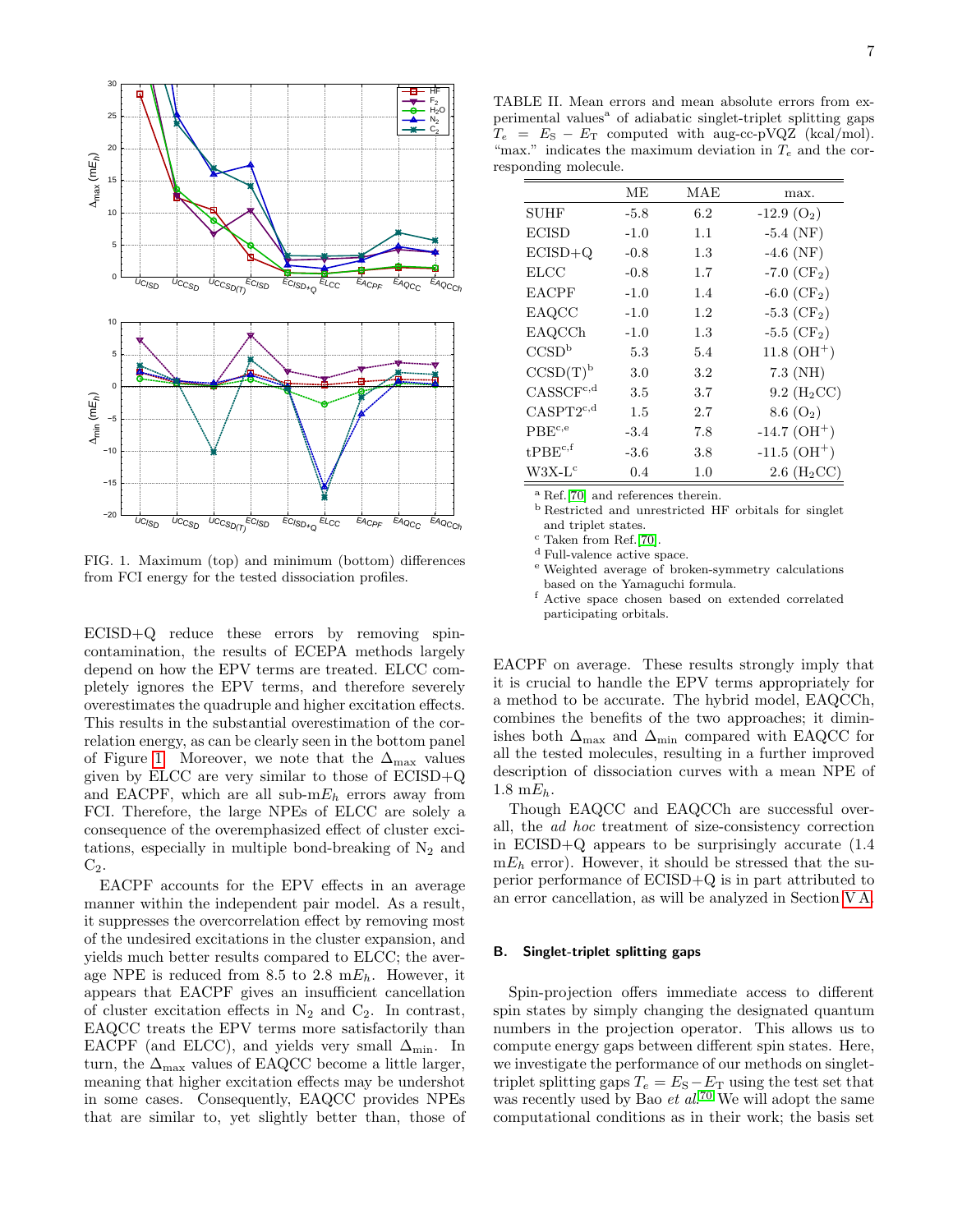

<span id="page-7-0"></span>FIG. 2. Errors of  $T_e = E_S - E_T$  from experimental values (kcal/mol) for chosen methods.

is aug-cc-pVTZ and the geometries are optimized with QCISD(T). We have again used the frozen-core approximation for 1s orbitals. For the elements in the second row of the periodic table, 2s orbitals are additionally frozen.

Before proceeding, we should point out that one disadvantage of using collinear spin-projection is that, depending on the multiplicity of the underlying brokensymmetry wave function, there are essentially  $2s + 1$  different *ansätze* that give the same total spin  $s$ . Ideally, all these wave functions should give the same energy for the non-relativistic Hamiltonian, but the approximate nature of SUHF as well as ECISD and ECEPA does not guarantee such equality (although some states automatically possess the same energy because of the time-reversal symmetry). One way to overcome this problem is to extend these methods to the non-collinear regime, which unfortunately necessitates a substantial increase in com-putational cost.<sup>[11](#page-12-9)</sup> In this paper, we choose the low-spin states for triplet calculations rather than high-spin ones. We consider the use of low-spin triplet states to be more consistent in that they share the same multiplicity as the singlet states. One can expect some error cancellation by treating singlets and triplets similarly, rather than performing unpaired calculations for triplet states. For other methods, we adopt high-spin triplets.

In Table [II,](#page-6-2) we have collected the mean errors (ME) and mean absolute errors (MAE) of  $T_e$  compared to experimental values, along with the largest deviation (max.). For CCSD and CCSD(T), RHF and UHF orbitals are used for singlets and triplets. In addition to our results, we also show the multireference results of CASSCF and its second-order perturbation theory<sup>[71](#page-13-18)[,72](#page-13-19)</sup> (CASPT2) with full-valence active spaces. For the latter, an empirical level shift of 0.25 eV was adopted.[73](#page-13-20) A comparison with DFT is made using the PBE functional,  $^{74}$  $^{74}$  $^{74}$  either with the weighted-average scheme of  $Yamaguchi<sup>40,41</sup>$  $Yamaguchi<sup>40,41</sup>$  $Yamaguchi<sup>40,41</sup>$  $Yamaguchi<sup>40,41</sup>$ or the multiconfiguration pair-density functional theory of Gagliardi and Truhlar (tPBE).<sup>[70](#page-13-17)[,75](#page-13-22)[,76](#page-13-23)</sup> The most accurate SR results are available with the W3X-L method, which is an approximation of  $\text{CCSDT}(Q)$  in the complete basis set  $(CBS)$  limit.<sup>[70](#page-13-17)[,77](#page-13-24)</sup>

As previously observed, SUHF is as accurate as CCSD for  $T_e$ , but for different reasons. The former incorporates static correlation but neglects dynamical correlation, making the correlation energy in singlet states more pronounced than in triplet states. In contrast, CCSD and CCSD(T) poorly describe static correlation effects, causing inaccurate results for biradical singlet molecules. This can be observed in Figure [2,](#page-7-0) where we have plotted the errors for the methods under consideration. In this figure, the molecules on the left side (C to NF) exhibit a prominent biradical character in their singlet states (strongly static), whereas wave functions are less multiconfigurational in those on the right side  $\rm CH_{2}$  to H2CC), although an appropriate treatment for static correlation is still crucial (weakly static). When singlet states are governed by strong static correlation, SUHF and CCSD(T) suffer from marked underestimation and overestimation of  $T_e$  for the aforementioned reason. In contrast, when the singlets are weakly static, CCSD(T) behaves very well; this result implies restricted CCSD(T) is able to handle static correlation partially, although not perfectly by any means. In passing, the use of unrestricted orbitals in CCSD(T) for singlets leads to a catastrophic failure in predicting  $T_e$ , especially when  $E_T < E_S$ ; the resulting MAE is 13.7 kcal/mol (not shown in Table [II\)](#page-6-2).

The performance of PBE with Yamaguchi's approximate spin-projection is also clearly affected by the strong and weak static correlation regimes. Unfortunately, this approximation is not sufficiently accurate, with an MAE of 7.8 kcal/mol. It has recently been suggested that empirically "tuning" the weighted-average scheme with a scaling factor could systematically improve the DFT re-sults for spin gaps.<sup>[78](#page-13-25)[,79](#page-13-26)</sup> Indeed, with the proposed scal-ing factor for PBE (1.392),<sup>[79](#page-13-26)</sup> the MAE of  $T_e$  is improved to 5.3 kcal/mol. tPBE instead employs a CAS reference, being a clearly better alternative to these schemes with a reduced MAE of 3.8 kcal/mol. However, the active orbitals must be carefully selected to make the method accurate. Additionally, the MAE of CASSCF is 3.7 kcal/mol, meaning that the tPBE correction simply worsens  $T_e$ . The overestimation of  $T_e$  in CASSCF is mainly attributed to the missing dynamical correlation that involves external orbitals. The perturbative correction in CASPT2 improves CASSCF, albeit only slightly, by 1 kcal/mol in MAE. Again, as in tPBE, the active space must be thoughtfully chosen to account for balanced pair-correlations. Note that if the active space was the same as for tPBE, the MAE of CASPT2 would be reduced to 0.8 kcal/mol.[70](#page-13-17)

The ECISD and ECEPA methods, without specifying active spaces, give highly accurate  $T_e$ ; the black-box characterization of strong static correlation in spin-extended methods is very appealing. We do not present the results for ELCC, EACPF, and EAQCCh in Figure [2,](#page-7-0) as they behave very similarly to that of EAQCC, although ELCC is slightly less accurate than the others. It turns out that ECISD, ECISD+Q, and EAQCC are all in good agree-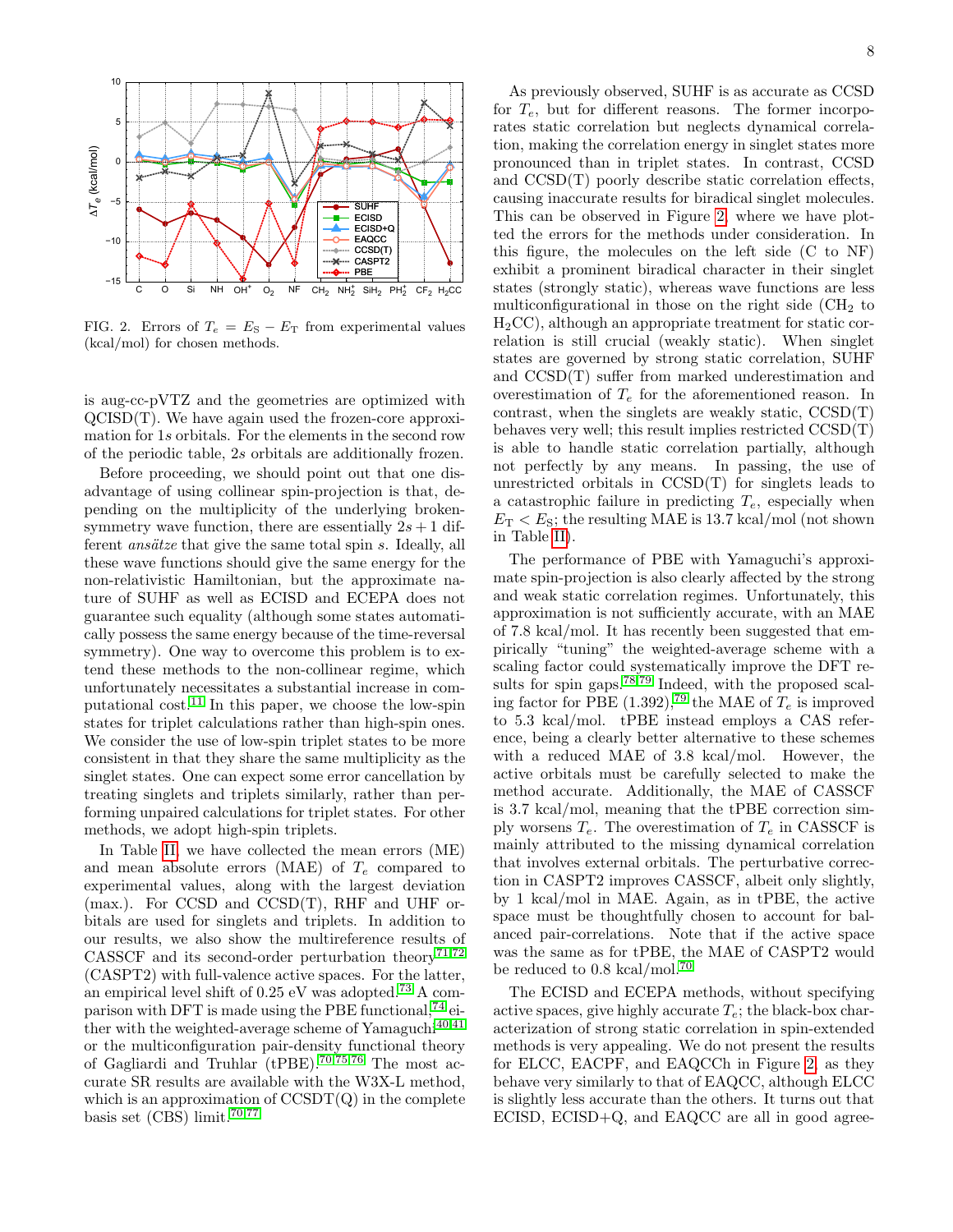<span id="page-8-1"></span>TABLE III. Errors in the computed hyperfine coupling constants in MHz from experimental reference values. All calculations were performed with the EPR-III basis set. "div" stands for divergence of calculation.

|                                               | <b>BO</b> |                  | $CO+$      |                  | CN          |                |
|-----------------------------------------------|-----------|------------------|------------|------------------|-------------|----------------|
|                                               | $^{11}B$  | ${}^{17}{\rm O}$ | ${}^{13}C$ | ${}^{17}{\rm O}$ | ${}^{13}$ C | $^{14}{\rm N}$ |
| UHF                                           | 118       | 41               | 356        | 72               | 709         | $-27$          |
| <b>SUHF</b>                                   | 60        | 133              | 87         | 74               | 495         | $-20$          |
|                                               |           |                  |            |                  |             |                |
| (Unrelaxed)                                   |           |                  |            |                  |             |                |
| <b>ECISD</b>                                  | 69        | 43               | 119        | 18               | 412         | $-8$           |
| ELCC <sup>a</sup>                             | $-330$    | $-8$             | $-784$     | 8                | div         | div            |
| ECCC <sup>b</sup>                             | 52        | $-47$            | 101        | $-45$            | 210         | 13             |
| <b>EACPF</b>                                  | 65        | $-19$            | 123        | $-25$            | 306         | 5              |
| EAQCC                                         | 68        | $-2$             | 128        | $-13$            | 347         | $\mathbf{1}$   |
| EAQCCh                                        | 67        | $-8$             | 127        | $-17$            | 335         | $\overline{2}$ |
|                                               |           |                  |            |                  |             |                |
| (Relaxed)                                     |           |                  |            |                  |             |                |
| <b>ECISD</b>                                  | 53        | 25               | 86         | 12               | 315         | $-8$           |
| $\text{ELCC}^{\text{a}}$                      | $-225$    | 15               | $-582$     | $-19$            | div         | div            |
| ECCC <sup>b</sup>                             | $-42$     | -8               | -82        | $-18$            | $-49$       | $-6$           |
| <b>EACPF</b>                                  | $-2$      | 1                | $-6$       | -8               | 110         | $-7$           |
| EAQCC                                         | 17        | $\overline{7}$   | 29         | $-3$             | 183         | $-7$           |
| EAQCCh                                        | 11        | 5                | 19         | $-4$             | 161         | $-7$           |
| <b>UCCSD</b>                                  | 8         | $\overline{7}$   | $-15$      | 14               | 67          | $-7$           |
|                                               |           |                  |            |                  |             |                |
| Exptl.                                        | 1033      | $-19$            | 1573       | 19               | 588         | $-13$          |
| $\Omega$ Ontained EI CC mith $E_{\alpha}$ (E) |           |                  |            |                  |             |                |

Original ELCC with Eq.[\(5\)](#page-2-7).

<sup>b</sup> Corrected ELCC with Eq.[\(23\)](#page-4-1).

ment, with similar accuracy to W3X-L. This strongly suggests that most of the size-inconsistency errors successfully cancel out when calculating  $T_e$ , and ECISD already captures a balanced description between singlet and triplet states for these test molecules. When highspin triplet references are used, the change in  $E_T$  is found to be less than 1  $mE_h$  in most cases. However, occasionally, the high-spin and low-spin triplet energies can be significantly different; for  $H_2CC$ , the former energy is higher than the latter by  $15-19$  m $E_h$ . Consequently, the results obtained with high-spin references are slightly worse; the MAEs of ECISD, ECISD+Q, and EAQCC are 2.6, 2.7, and 2.5 kcal/mol, respectively, which are nevertheless better than those of most other SR and MR methods.

# <span id="page-8-0"></span>C. Hyperfine coupling constants for BO,  $CO<sup>+</sup>$ , and CN

The availability of relaxed density enables the computation of molecular properties with the ECEPA methods. In this section, we compute the isotropic hyperfine coupling constants (HFCC) of simple doublet molecules, BO,  $CO<sup>+</sup>$ , and CN. Although these molecules are by no means strongly correlated (and therefore a spin-projection may not be as relevant), we aim to show that the sizeconsistent correction and relaxation effect are of critical importance for calculating properties in ECEPA. We also deem this section to serve as a good opportunity to demonstrate the significant consequences of treating open-shell orbitals improperly in ELCC.

The basis set used is EPR-III  $([7s4p2d]$  for B and  $[8s5p2d1f]$  for other atoms), with the following geometries:  $R_{\text{BO}} = 1.2049\text{\AA}, R_{\text{CO}} = 1.1287\text{\AA}, \text{ and } R_{\text{CN}} =$ 1.1718Å. No orbitals are frozen, because core correlation effects are important for HFCCs.

Table [III](#page-8-1) presents the errors from experimental HFCC values in MHz. It is apparent that dynamical correlation is indispensable to reproduce the experimental HFCC values. In this regard, SUHF improves the UHF results by adding a slight correlation and retaining qualitatively correct (symmetry-adapted) spin density, which is broken in UHF. Interestingly, however, this is not always the case, and introducing spin-projection can sometimes deteriorate results; the HFCC of BO  $(17O)$  increases significantly from 22 to 114 MHz with the wrong sign (the experimental value is -19 MHz). Note that this behavior is largely corrected when dynamical correlation is added in ECISD, but ECISD still gives the incorrect sign both with unrelaxed (24 MHz) and relaxed (6 MHz) densities.

As ECISD ameliorates the errors in SUHF, the sizeconsistent correction is considered important for molecular properties. There is a solid improvement in EACPF and EAQCC over ECISD for both the unrelaxed and relaxed calculations. As for ELCC, we consider two types of calculations. In the first type, internal excitations are not properly treated; in other words, Eq. [\(5\)](#page-2-7) is used for  $\ddot{Q}$ , which is actually consistent with both SR- and MR-LCC methods. However, it has come to our attention that this treatment gives rise to severe divergence in the calculations, and produces unphysical results, as is evident from Table [III.](#page-8-1) We should emphasize that it is not the spin-projection that causes such an ill behavior the traditional linearized coupled-cluster singles and doubles model poses exactly the same, or even worse, issues. Hence, in the second type of calculations, we adopt the same treatment for open-shell orbitals as in EACPF and EAQCC. That is, Eq. [\(23\)](#page-4-1) is used instead of Eq. [\(5\)](#page-2-7). ELCC corrected in this way provides more reasonable results for HFCCs (Table [III\)](#page-8-1). Nonetheless, the corrected ELCC does not outperform EACPF and EAQCC, as already pointed out in Sections [IV A](#page-5-1) and [IV B.](#page-6-0) EAQCCh always gives intermediate results between EACPF and EAQCC, as expected from its functional form in Eq. [\(22\)](#page-3-4).

We should also mention that the use of relaxed density generally shifts the unrelaxed results towards the experimental values for all methods. For these "wellbehaved" molecules with less static correlation, we find that EACPF performs better than EAQCC, although both are considered satisfactory. In these situations, the EPV crudeness of EACPF is not as severe as in the dissociation cases, whereas the accuracy of dynamical cor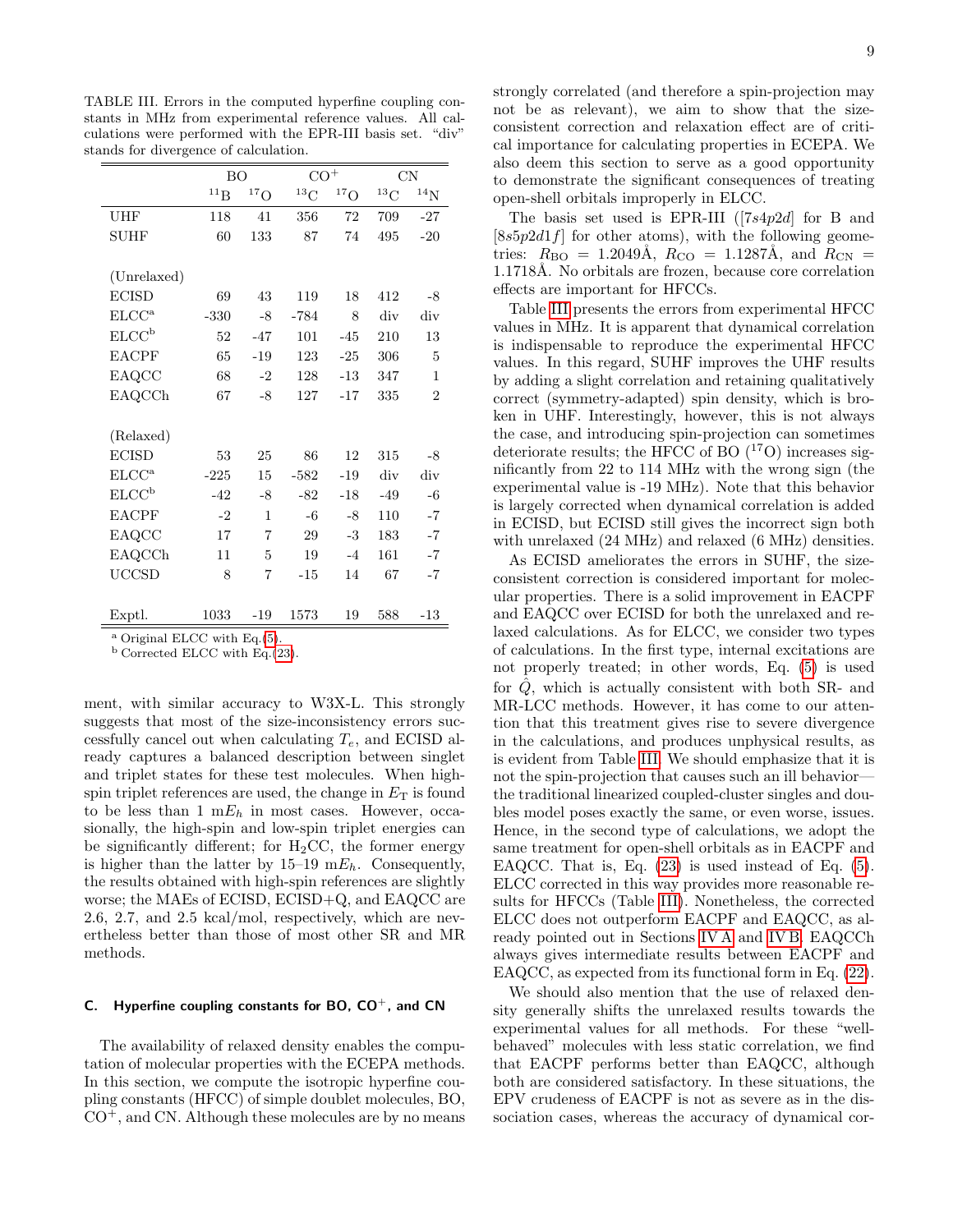relation is slightly better than with AQCC averaging. Overall, EACPF predicts very similar HFCCs to those of UCCSD, which is encouraging.

# <span id="page-9-0"></span>D.  $Cr<sub>2</sub>$

Finally, we discuss the results of ECEPA applied to the notorious chromium dimer. The ground state  ${}^{1}\Sigma_{g}^{+}$  of  $Cr<sub>2</sub>$  has posed a significant challenge in electronic structure theory, as it requires a very accurate description of both dynamical and static correlation effects. For this reason, a number of studies have attempted to elucidate this system using different methodologies.[76,](#page-13-23)[80–](#page-13-27)[90](#page-13-28)

We used 18 core orbitals for SUHF (all of which are almost doubly occupied, even without constraints) and then correlated the 3p, 3d, and 4s electrons in the subsequent ECISD/ECEPA calculations, thus utilizing 12 frozen-core orbitals. Our calculations were carried out with the cc-pVnZ basis sets with  $n = D$ , T, and Q, and were extrapolated to the CBS limit using the two-point extrapolation formula. $91,92$  $91,92$  Note that we did not correct the basis set superposition error (BSSE), which appears small enough in the CBS limit. Furthermore, no relativistic effects were included in our calculations, although it has been reported that the relativistic contribution at the equilibrium bond distance is non-negligible and increases the dissociation energy by about 0.18–0.19 eV in both  $CASPT2^{80,81}$  $CASPT2^{80,81}$  $CASPT2^{80,81}$  $CASPT2^{80,81}$  and MR-ACPF.<sup>[82](#page-13-32)</sup> In any case, it is not our intention to obtain accurate dissociation energies; we are more interested in the qualitative behaviors of the proposed methods.

In the top panel of Figure [3,](#page-9-1) we depict the potential curves of  $Cr_2$  in cc-pVDZ at several levels of theory. As is well known, UCCSD and UCCSD(T) fail to predict the inner minimum (experimental value is  $R_e = 1.679 \text{ Å}^{93}$  $R_e = 1.679 \text{ Å}^{93}$  $R_e = 1.679 \text{ Å}^{93}$ ). The results of ECISD and ECISD+Q are disappointing, with almost no hint of the true minimum, similar to UCCSD. However, it is interesting to see that both EACPF and EAQCC show completely different potential curves. We again observe the same behaviors in the two methods, which are now more noticeable than ever. EACPF substantially overcorrelates around  $R_e$  because of the inadequate treatment of the EPV contribution. EAQCC, in contrast, is missing some dynamical correlation, but captures the correct shape of the experimental curve. However, with a small basis set such as ccpVDZ, BSSE is rather large; the TZ/QZ extrapolation to CBS predicts a shallower curve with EAQCC (the bottom panel of Figure [3\)](#page-9-1), although it is still bound at the inner minimum. EAQCCh again provides a fine compromise, yielding a qualitatively correct curve. Given the relativistic contribution of ∼0.2 eV, the dissociation energy of EAQCCh would appear somewhere around 1.4 eV, which is consistent with the experimental value of  $1.45 \sim 1.57 \text{ eV}$ .<sup>[94–](#page-13-34)[96](#page-13-35)</sup> However, the estimate of the bondlength (ca. 1.55 Å) is too short compared with the experimental value and EAQCC's inner minimum (1.65∼1.7



<span id="page-9-1"></span>FIG. 3. Potential curves of  $Cr_2$  with cc-pVDZ (top) and at the CBS limit (bottom).

 $\AA$ ).

Nevertheless, we argue that these results are still encouraging, because ECEPA is able to achieve a qualitative description of the difficult case of  $Cr<sub>2</sub>$  where both ECISD and ECISD+Q completely fail. The reference state, SUHF, is very simple, as it can be considered as a linear combination of four nonorthogonal Slater determinants (recall that we only use  $N_{\text{grid}} = 4$  for the numerical integration of  $\hat{\mathcal{P}}$ ). This is a considerable simplification from the minimum CAS reference, which contains hundreds of thousands of configurations. However, at the same time, we realize the limitation of the average ECEPA schemes; to obtain more accurate descriptions, one will need to abandon such averaging, or treat the quadratic (and possibly higher) terms explicitly without approximations. Another possibility is to use a linear combination of a few SUHF states, which no doubt promises a better reference.[97](#page-13-36)[,98](#page-13-37) Either approach is expected to give an improved description of Cr2.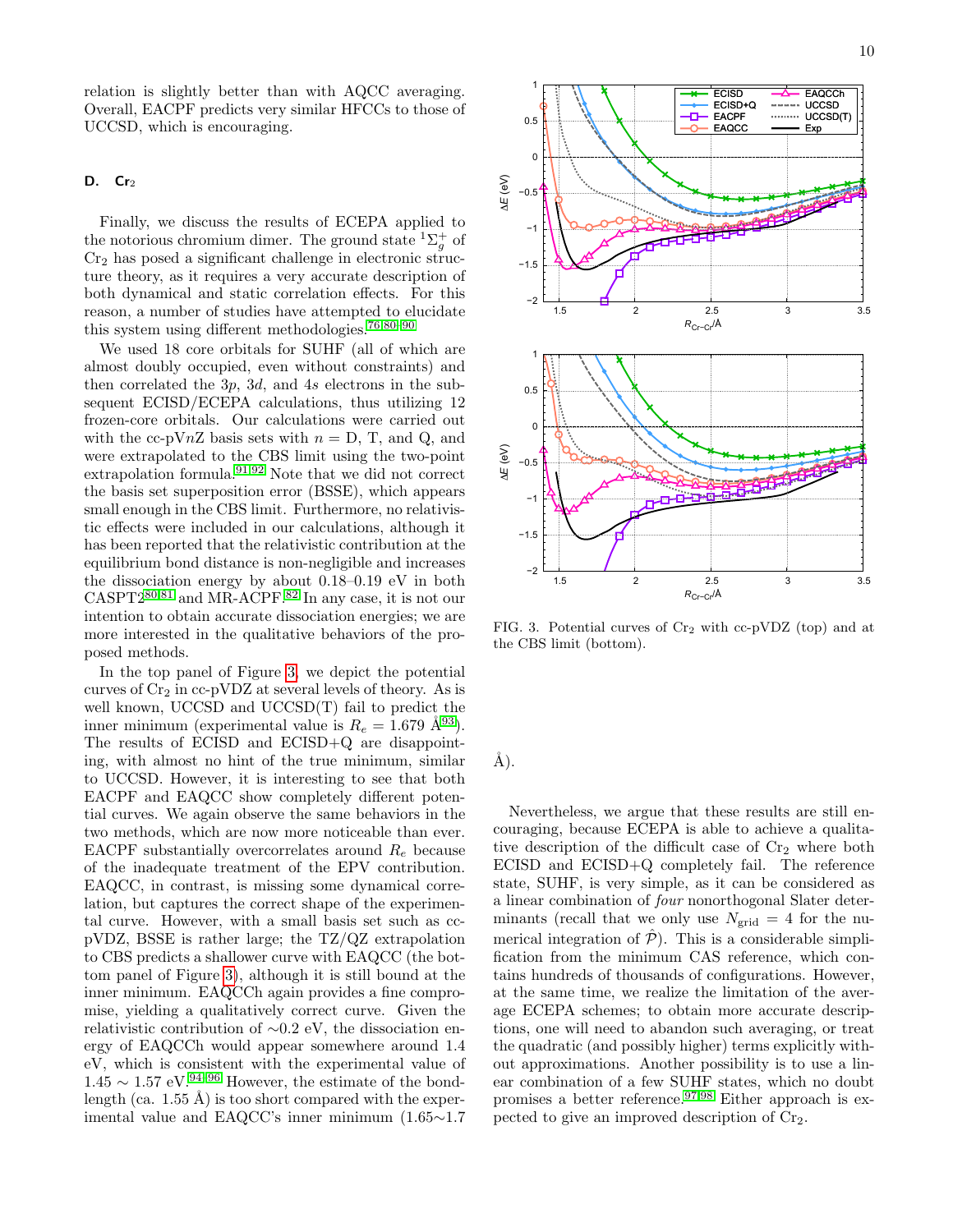# <span id="page-10-0"></span>V. Discussion

# <span id="page-10-2"></span>A. Taylor expansion of energy functional

Despite its a posteriori treatment, it was shown that in some cases ECISD+Q can perform better than the ECEPA methods (Section [IV A\)](#page-5-1). Here, we show that this is simply a fortuitous error cancellation.

The Davidson correction  $\Delta E_{\rm Q}$  to the "variational" ECISD correlation energy  $E_c^{\text{var}}$  (with respect to the SUHF energy  $E_{\text{SUHF}}$ ) is given by

$$
\Delta E_{\mathbf{Q}} = \left(1 - \langle \Phi_0 | \hat{\mathcal{P}} | \Psi^{\text{ECISD}} \rangle^2 \right) E_c^{\text{var}} [\Psi^{\text{ECISD}}] \n= \langle \Psi^{\text{ECISD}} | \hat{\mathcal{P}} \hat{\mathcal{Q}} | \Psi^{\text{ECISD}} \rangle E_c^{\text{var}} [\Psi^{\text{ECISD}}],
$$
\n(35)

with

$$
E_c^{\text{var}}[\Psi] = \langle \Psi | \hat{H} \hat{\mathcal{P}} | \Psi \rangle, \tag{36}
$$

where both  $\langle \Phi_0 | \hat{\mathcal{P}} | \Phi_0 \rangle$  and  $\langle \Psi^{\rm ECISD} | \hat{\mathcal{P}} | \Psi^{\rm ECISD} \rangle$  are properly normalized. The Taylor expansion of the ELCC correlation energy  $F_c^{\text{ELCC}} = F[\zeta = 1] - E_{\text{SUHF}}$  around  $E_c^{\text{var}}[\tilde{\Psi}],$  provided that  $\langle \tilde{\Psi} | \hat{\mathcal{P}} \hat{Q} | \tilde{\Psi} \rangle \ll 1$ , is:

$$
F_c^{\text{ELCC}} = \frac{\langle \tilde{\Psi} | \hat{H} \hat{\mathcal{P}} | \tilde{\Psi} \rangle}{1 - \langle \tilde{\Psi} | \hat{\mathcal{P}} \hat{Q} | \tilde{\Psi} \rangle}
$$
  
=  $\langle \tilde{\Psi} | \hat{H} \hat{\mathcal{P}} | \tilde{\Psi} \rangle \left( 1 + \langle \tilde{\Psi} | \hat{\mathcal{P}} \hat{Q} | \tilde{\Psi} \rangle + \langle \tilde{\Psi} | \hat{\mathcal{P}} \hat{Q} | \tilde{\Psi} \rangle^2 + \cdots \right)$   
=  $E_c^{\text{var}}[\tilde{\Psi}] + \Delta E_{\text{Q}}[\tilde{\Psi}] + \mathcal{O} \left( \langle \tilde{\Psi} | \hat{\mathcal{P}} \hat{Q} | \tilde{\Psi} \rangle^2 \right).$  (37)

Therefore, the correlation energy of ECISD+Q appears in the first-order contribution of  $F_c^{\text{ELCC}}$ . We should mention that the ELCC energy is always lower than that of  $ECISD+Q$ , because  $(1)$  the higher-order terms in Eq. [\(37\)](#page-10-3) are necessarily negative and (2)  $\tilde{\Psi}$  is variationally determined by minimizing  $F_c^{\text{ELCC}}$ , whereas  $\text{ECISD}+\text{Q}$  uses the wave function obtained a priori according to  $E_c^{\text{var}}$ . We have seen in the previous sections that Eq.  $(37)$  is predisposed to significant overestimation when variationally optimized, and hence terminating  $F_c^{\text{ELCC}}$  at the first order in ECISD+Q and discarding the higher-order terms seems to be a reasonable compromise.

It is also worth pointing out that similar relations can be found for EACPF and EAQCC. By expanding  $F_c^{\text{EACPF}}$  and  $F_c^{\text{EAQCC}}$ , the first-order terms turn out to  $\frac{c}{c}$  correspond to the Pople-<sup>[23](#page-12-18)</sup> and Meissner-type<sup>[24](#page-12-19)[,55](#page-13-2)</sup> corrections to ECISD.[16](#page-12-11)

# <span id="page-10-1"></span>B. Size-consistency and size-extensivity

In this subsection, we study the size-consistent and size-extensive properties of ECEPA and ECISD using some numerical evidence. Let us first recall the general definitions of size-consistency and size-extensivity. Size-consistency is a property of a method whereby the energy calculated for a supersystem composed of sufficiently separated local subsystems  $X$  and  $Y$  is the sum of the energies computed independently for each subsystem, i.e.,  $E^{X+Y} = E^{X} + E^{Y}$ . Size-extensivity is a somewhat weaker requirement, defined as a mathematical property that guarantees the proper scaling behavior of extensive physical quantities such as energy with the number of electrons. Size-consistency is a very difficult requirement to achieve, especially if  $X$  and  $Y$  are quantum-mechanically entangled, as seen in the dissociation limit of chemical bonds. Size-extensivity in the correlation energy is one of the most important prerequisites for a post-mean-field method to be applicable to extended systems. Do our methods fulfill these requirements?

Let us consider the case where the underlying brokensymmetry wave function  $|\Psi\rangle$  is separable into local subsystems  $X$  and  $Y$ . This means

<span id="page-10-5"></span>
$$
|\Psi\rangle = |\Psi^X\rangle|\Psi^Y\rangle. \tag{38}
$$

If a projection operator is also separable, one can write

$$
\hat{\mathcal{P}}|\Psi\rangle = \hat{\mathcal{P}}^{X+Y}|\Psi\rangle = \hat{\mathcal{P}}^{X}|\Psi^{X}\rangle \hat{\mathcal{P}}^{Y}|\Psi^{Y}\rangle, \qquad (39)
$$

and its intermediate norm with a Slater determinant  $|\Phi_0\rangle$ becomes a product of local quantities:

$$
\langle \Phi^X | \langle \Phi^Y | \hat{\mathcal{P}}^{X+Y} | \Psi^X \rangle | \Psi^Y \rangle = \langle \Phi^X | \hat{\mathcal{P}}^X | \Psi^X \rangle \langle \Phi^Y | \hat{\mathcal{P}}^Y | \Psi^Y \rangle. \tag{40}
$$

<span id="page-10-3"></span>Given that  $\hat{H} = \hat{H}^X + \hat{H}^Y$ , the projective correlation energy Eq. [\(6\)](#page-2-8) is

<span id="page-10-4"></span>
$$
E_c^{X+Y} = \frac{\langle \Phi^X | \langle \Phi^Y | \bar{H} \hat{\mathcal{P}} | \Psi^X \rangle | \Psi^Y \rangle}{\langle \Phi^X | \langle \Phi^Y | \hat{\mathcal{P}} | \Psi^X \rangle | \Psi^Y \rangle}
$$
  
=  $E_c^X + E_c^Y$ , (41)

which ensures size-consistency in the correlation energy. Note that if the separability in either  $|\Psi\rangle$  or  $\hat{\mathcal{P}}$  is not fulfilled, size-consistency is not guaranteed. As the latter is not separable in general, the  $X$  and  $Y$  components couple with each other through both the Hamiltonian and the overlap. However, if  $\hat{\mathcal{P}}$  acts only on the Y component or if  $|\Psi^X\rangle$  is already symmetry-adapted, one can write  $\hat{\mathcal{P}}|\Psi^X\rangle|\Psi^Y\rangle \equiv |\Psi^X\rangle\otimes \hat{\mathcal{P}}|\Psi^Y\rangle$ , and the equality in Eq. [\(41\)](#page-10-4) evidently holds. In such a case, any projected wave function satisfying Eq. [\(38\)](#page-10-5) is size-consistent. ECISD obviously does not hold this property, and is therefore expected to suffer from a large size-inconsistency error,  $\Delta_{\rm SC} = E_c^{X+Y} - (E_c^X + E_c^Y)$ . Here, we are interested in how the size-inconsistency error in ECISD can be reduced by adopting the cluster approximation in ECEPA.

To test the size-consistency in each method, we carried out very simple calculations with the infinitely separated Be dimer using 6-31G. Note that there is no entanglement between each atom, and thus the system is noninteracting. Below, we consider three different supersystems in which the symmetries of subsystems X and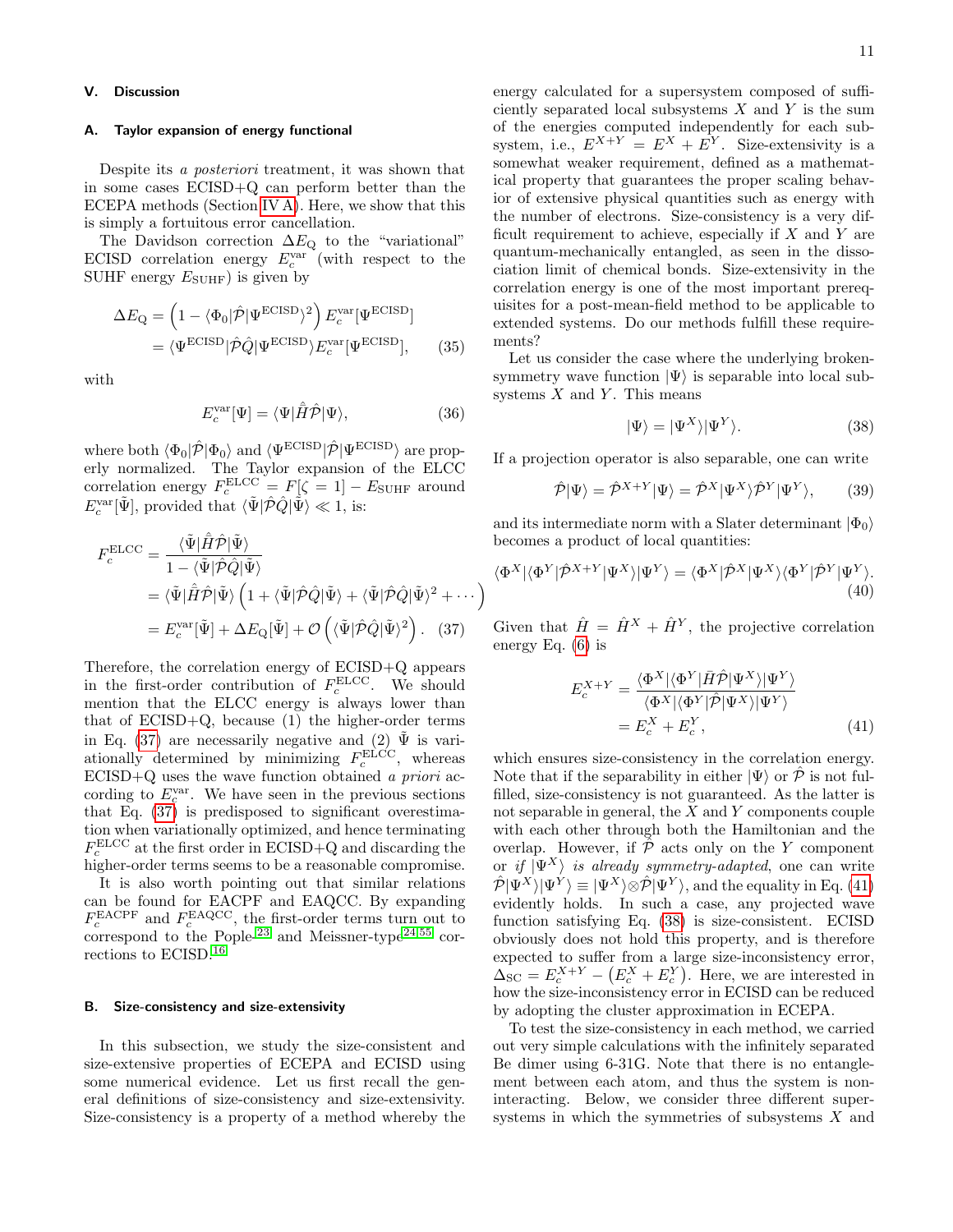TABLE IV. Size-inconsistency error  $\Delta_{\rm SC}$  of Be<sub>2</sub> for each supersystem (m $E_h$ ).

<span id="page-11-1"></span>

|    |                |                        |        | $X$ Y SUHF ECISD ECISD+Q ELCC EACPF EAQCC |        |         |       |
|----|----------------|------------------------|--------|-------------------------------------------|--------|---------|-------|
|    |                | $A \quad A \quad 0.00$ | 7.84   | 3.92                                      | - 0.00 | 0.00    | 0.93  |
|    |                | $A \quad B \quad 0.00$ | -5.18  | 2.27                                      | 0.00   | $-0.22$ | 0.32  |
| B. | $\overline{B}$ | 8.26                   | - 3.52 | -1.64                                     | -5.55  | -3.36   | -1.66 |

Y are either adapted (A) or broken and then projected  $(B)$ ;  $XY = AA$ ,  $AB$ , or BB. Note that all the methods considered correspond to their single-reference limit for the AA model.

We summarize the size-inconsistency errors  $\Delta_{\rm SC}$  of each method applied to these model systems in Table [IV.](#page-11-1) As a Slater determinant is written as Eq. [\(38\)](#page-10-5), SUHF is size-consistent for AA and AB. However, it acquires a large size-inconsistency error for BB of 8.26 m $E_h$ , as a consequence of the non-separability of  $\hat{\mathcal{P}}$ . ECISD is a truncated CI, which is known to be size-inconsistent.[25](#page-12-20) Hence, this gives a large  $\Delta_{\rm SC}$  of 5.18 m $E_h$  for AB, which nonetheless is slightly smaller than that of conventional CISD for AA  $(7.84 \text{ m}E_h)$ . Furthermore, it is worth mentioning that, for BB, the error in SUHF is compensated by ECISD. This is very much consistent with the ob-servation made in our previous study<sup>[15](#page-12-14)</sup>; although sizeinconsistent itself, ECISD indeed mitigates some of the size-inconsistency effects in SUHF. The error in ECISD can be further reduced by introducing the a posteriori size-consistent correction in ECISD+Q for all cases.

In contrast, the simplest ECEPA, ELCC, successfully cancels out  $\Delta_{\rm SC}$  in AA and AB by effectively forming a cluster wave function, but over-corrects the error in BB. There are two competing error sources: spin-projection and overemphasis of higher excitation effects. Although it is hard to identify and quantify the relative contributions of these two, the latter seems to make the errors more negative by overestimating the correlation energy. Indeed, methods with more sophisticated EPV terms (EACPF and EAQCC) produce reasonably small errors in BB compared with that given by ELCC, albeit at the cost of losing precise size-consistency for the other cases. Overall, we find EAQCC is the best compromise, as it is approximately size-consistent for all cases.

The size-extensivity of each method can be studied using *n* non-interacting Be atoms  $(n > 1)$ ,<sup>[25](#page-12-20)</sup> where all the atoms experience broken-symmetry. The correlation energy per atom (with respect to HF) is plotted for each method in Figure [4,](#page-11-2) in which we set  $N_{\text{grid}} = 7$  to perform precise spin-projection. Because of the lack of size-extensivity, it is expected that SUHF, ECISD, and ECISD+Q will all asymptotically converge to the zero correlation limit as  $n \to \infty$ . However, ECEPA methods clearly exhibit different behavior, namely, they preserve an approximately constant correlation energy per atom, manifesting the size-extensive property correctly captured in ECEPA. We find that ELCC might be divergent, and EAQCC is most stable.



<span id="page-11-2"></span>FIG. 4. Correlation energy per atom for non-interacting  $Be_n$ . Spin-symmetry in each atom is broken and restored.

Finally, we should mention that, if and only if the highspin state is set to triplet for all  $n$ , Yamaguchi's approximate spin-projection will yield exactly size-consistent and size-extensive results for these simple systems via fortuitous error cancellations. However, when the subsystems are not identical, the size-consistency is generally lost in the BB system. For example, if subsystems X and  $Y$  both correspond to  $H_2$  molecules but with different separations,  $R_X = 2.0 \text{ Å}$  and  $R_Y = 1.5 \text{ Å}$ , the approximation gives rise to a large size-inconsistency error, to a similar degree of SUHF.

# <span id="page-11-0"></span>VI. Concluding remarks

The recently developed spin-projected extension of CI bridges the gap between SR-CI and MR-CI, enabling the accurate reproduction of the latter, especially when the Davidson correction is incorporated. However, the method has a fundamental obstacle that it is neither size-consistent nor size-extensive, and therefore cannot be used as a predictive tool for a wide range of chemical systems.

In this respect, the present work marks an important step forward, introducing the size-consistency and sizeextensivity effects by correcting the unlinked terms in the ECISD equation. Such a reformulation was successfully achieved via cluster excitations, without explicitly working out the higher excitation terms. By analogy with both single- and multireference developments, several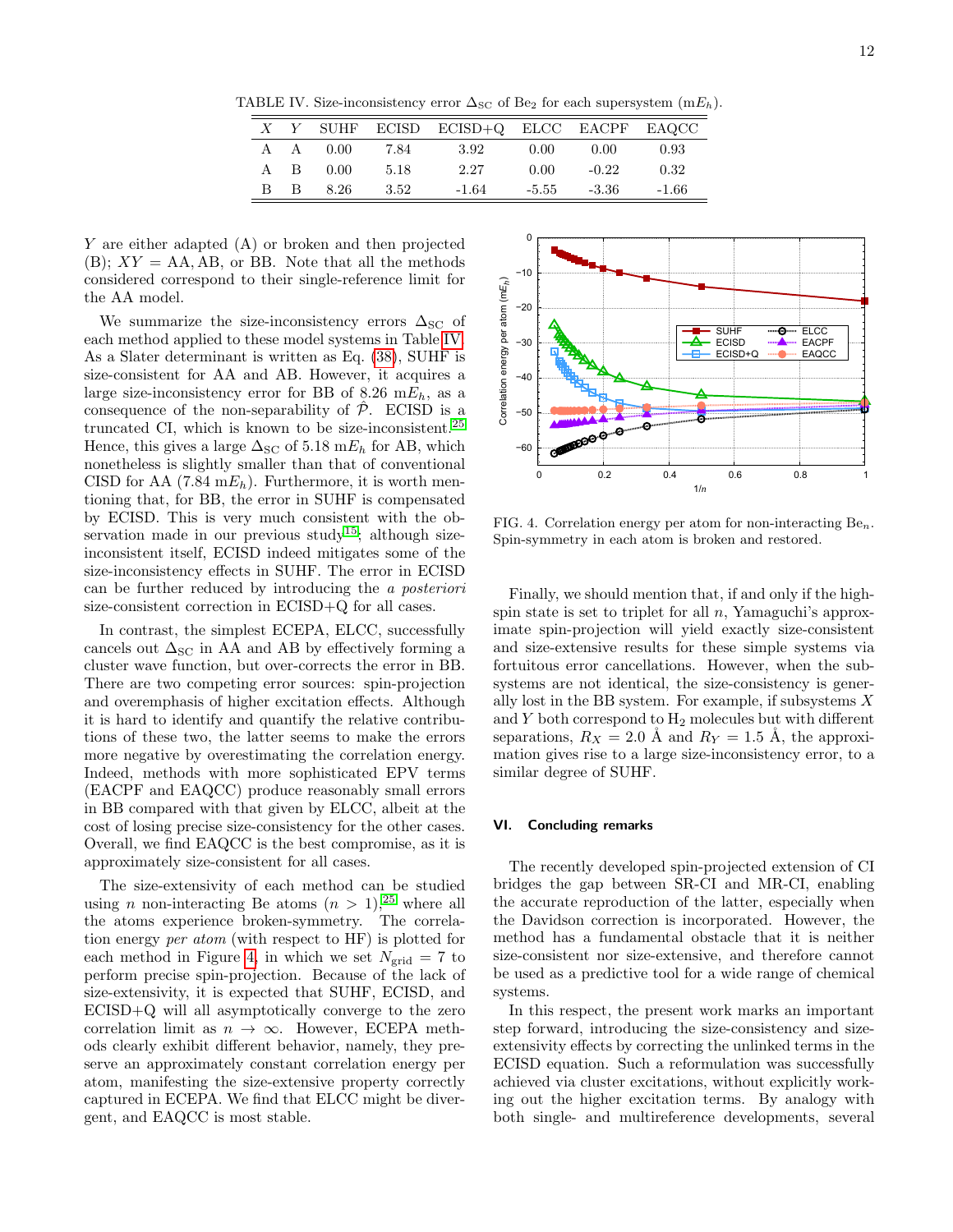variants of ECEPA were proposed, depending on the approximation used for treating the EPV terms. In this paper, we focused on the averaged ECEPA schemes because they have a well-defined energy functional that is unitary invariant with orbital rotation within the occupied space. The variational nature of the ECEPA energy functionals fulfills the generalized Hellmann–Feynman theorem, and thus enables straightforward evaluation of the energy gradient to compute the relaxed density matrix.

The proposed methods were tested with several bonddissociation curves, singlet-triplet splitting gaps, and hyperfine coupling constants. ECEPA showed remarkable improvements over ECISD when the latter is unacceptable, and otherwise retained the same accuracy as ECISD. Furthermore, the application to the  $Cr<sub>2</sub>$  potential energy curve revealed that an appropriate treatment of higher excitation effects is essential for describing the correct shape in spin-extended methods. ECISD and ECISD+Q both strongly underbound the molecule, similar to UCCSD. Although dynamical correlation is overemphasized in EACPF and underestimated in EAQCC, the newly proposed averaging scheme, EAQCCh, was found to be a good compromise, giving a reasonable potential curve for  $Cr_2$ . However, the large difference between EACPF and EAQCC in  $Cr<sub>2</sub>$  demonstrates the limitation of these averaged treatments of the EPV terms, as well as the possible inadequacy of SUHF as a reference. Hence, although ECEPA is (approximately) size-consistent and size-extensive, the method needs further refinement. Possible research directions include more appropriate treatments of cluster excitations and the use of an improved reference such as a linear combination of SUHF wave functions.

#### Acknowledgements

This work was supported by MEXT's FLAGSHIP2020 as priority issue 5 (development of new fundamental technologies for high-efficiency energy creation, conversion/storage and use). We are grateful to the HPCI System Research project for the use of computer resources to carry out some of the calculations (Project ID: hp150228, hp150278).

- <span id="page-12-0"></span><sup>1</sup>J. Čížek, J. Chem. Phys. **45**, 4256 (1966).
- ${}^{2}$ R. J. Bartlett and M. Musiał, Rev. Mod. Phys. 79, 291 (2007).
- <span id="page-12-1"></span>3 I. Shavitt and R. J. Bartlett, Many-Body Methods in Chemistry and Physics: MBPT and Coupled-Cluster Theory, Cambridge Universiy Press, Cambridge, UK, 2009.
- <span id="page-12-2"></span>4 I. W. Bulik, T. M. Henderson, and G. E. Scuseria, J. Chem. Theory Comput. 11, 3171 (2015).
- <span id="page-12-3"></span><sup>5</sup>M. Degroote, T. M. Henderson, J. Zhao, J. Dukelsky, and G. E. Scuseria, Phys. Rev. B 93, 125124 (2016).
- <span id="page-12-4"></span><sup>6</sup>B. O. Roos, P. R. Taylor, and P. E. Siegbahn, Chem. Phys. 48, 157 (1980).
- <span id="page-12-5"></span><sup>7</sup>P. Siegbahn, A. Heiberg, B. Roos, and B. Levy, Physica Scripta 21, 323 (1980).
- <span id="page-12-6"></span><sup>8</sup>D. I. Lyakh, M. Musiał, V. F. Lotrich, and R. J. Bartlett, Chem. Rev. 112, 182 (2012).
- <span id="page-12-7"></span><sup>9</sup>A. Köhn, M. Hanauer, L. A. Mück, T.-C. Jagau, and J. Gauss, WIREs Comput. Mol. Sci. 3, 176.
- <span id="page-12-8"></span> ${}^{10}$ G. E. Scuseria, C. A. Jiménez-Hoyoz, T. M. Henderson, K. Samanta, and J. K. Ellis, J. Chem. Phys. 135, 124108 (2011).
- <span id="page-12-9"></span> $^{11}$  C. A. Jiménez-Hoyoz, T. M. Henderson, T. Tsuchimochi, and G. E. Scuseria, J. Chem. Phys. 136, 164109 (2012).
- <span id="page-12-10"></span><sup>12</sup>T. Tsuchimochi and T. Van Voorhis, J. Chem. Phys. 141, 164117 (2014).
- <sup>13</sup>T. Tsuchimochi and T. Van Voorhis, J. Chem. Phys. 142, 124103 (2015).
- <sup>14</sup>T. Tsuchimochi, J. Chem. Phys. 143, 144114 (2015).
- <span id="page-12-14"></span><sup>15</sup>T. Tsuchimochi and S. Ten-no, J. Chem. Phys. 144, 011101 (2016).
- <span id="page-12-11"></span><sup>16</sup>T. Tsuchimochi and S. Ten-no, J. Chem. Theory Comput. 12, 1741 (2016).
- <span id="page-12-12"></span><sup>17</sup>P.-O. Löwdin, Phys. Rev. **97**, 1509 (1955).
- <sup>18</sup>I. Mayer, J. Ladik, and G. Biczó, Int. J. Quantum Chem. 7, 583 (1973).
- <span id="page-12-13"></span><sup>19</sup>I. Mayer, Adv. Quantum Chem. 12, 189 (1980).
- <span id="page-12-15"></span><sup>20</sup>R. J. Bartlett, J. Phys. Chem. 93, 1697 (1989).
- <span id="page-12-16"></span><sup>21</sup>E. R. Davidson, The World of Quantum Chemistry, Reidel, Dordrecht, 1974.
- <span id="page-12-17"></span> $22$ S. R. Langhoff and E. R. Davidson, Int. J. Quantum Chem. 8, 61 (1974).
- <span id="page-12-18"></span> $^{23}\mathrm{I}$  . A. Pople, J. S. Binkley, and R. Seeger, Int. J. Quantum Chem. S11, 149 (1977).
- <span id="page-12-19"></span> $^{24}{\rm L}$  Meissner, Chem. Phys. Lett. 146, 204 (1988).
- <span id="page-12-20"></span> $25$ W. Duch and G. H. F. Diercksen, J. Chem. Phys.  $101$ ,  $3018$ (1994).
- <span id="page-12-21"></span> $26$ T. Tsuchimochi and S. Ten-no, [arXiv:1612.03521.](http://arxiv.org/abs/1612.03521)
- <span id="page-12-22"></span> $27$ W. Meyer, Int. J. Quantum Chem. **S5**, 341 (1971).
- <span id="page-12-42"></span><sup>28</sup>W. Meyer, J. Chem. Phys. 58, 1017 (1973).
- <span id="page-12-38"></span> $29R$ . Ahlrichs, Comput. Phys. Commun. 17, 31 (1979).
- <span id="page-12-24"></span> ${}^{30}\mathrm{R}.$  Ahlrichs, P. Scharf, and C. Ehrhardt, J. Chem. Phys.  $\bf 82, \, 890$ (1985).
- <span id="page-12-25"></span><sup>31</sup>R. Ahlrichs and P. Scharf, in Ab Initio Methods in Quantum Chemistry, edited by K. P. Lawley, page 501, Wiley, 1987.
- <span id="page-12-23"></span> $32\overline{\text{J. Daudey}},$  J. Heully, and J. Malrieu, J. Chem. Phys. 99, 1240 (1993).
- <span id="page-12-26"></span> $33\text{F}$ . Wennmohs and F. Neese, Chem. Phys. 343, 217 (2008).
- <span id="page-12-27"></span><sup>34</sup>M. Kallay and P. R. Surjan, J. Chem. Phys. 113, 1359 (2000).
- <span id="page-12-28"></span><sup>35</sup>S. Hirata and R. J. Bartlett, Chem. Phys. Lett. 321, 216 (2000).
- <span id="page-12-29"></span><sup>36</sup>P. Hohenberg and W. Kohn, Phys. Rev. 136, B864 (1964).
- <span id="page-12-30"></span><sup>37</sup>W. Kohn and L. J. Sham, Phys. Rev. 140, A1133 (1965).
- <span id="page-12-31"></span><sup>38</sup>L. Noodleman, J. Chem. Phys. 74, 5737 (1981).
- <span id="page-12-32"></span><sup>39</sup>L. Noodleman and E. R. Davidson, Chem. Phys. 109, 131 (1986).
- <span id="page-12-33"></span><sup>40</sup>K. Yamaguchi, Y. Takahara, and T. Fueno, Ab-initio molecular orbital studies of structure and reactivity of transition metal-oxo compounds, in Applied Quantum Chemistry, edited by V. H. Smith Jr., H. F. Schaefer III, and K. Morokuma, pages 155–184, Springer Netherlands, 1986.
- <span id="page-12-34"></span><sup>41</sup>K. Yamaguchi, F. Jensen, A. Dorigo, and K. N. Houk, Chem. Phys. Lett. 149, 537 (1988).
- <span id="page-12-35"></span><sup>42</sup>S. Yamanaka, T. Kawakami, H. Nagao, and K. Yamaguchi, Chem. Phys. Lett. 231, 25 (1994).
- <sup>43</sup>M. Nishino, S. Yamanaka, Y. Yoshioka, and K. Yamaguchi, J. Phys. Chem. A 101, 705 (1997).
- <span id="page-12-36"></span><sup>44</sup>T. Saito et al., J. Phys. Chem. A 114, 7967 (2010).
- <span id="page-12-37"></span><sup>45</sup>A. Szabo and N. S. Ostlund, Modern Quantum Chemistry: Introduction to Advanced Electronic Structure Theory, Dover Publications, Mineola, NY, 1996.
- <span id="page-12-39"></span> $^{46}$ S. Koch and W. Kutzelnigg, Theor. Chim. Acta 59, 387 (1981).
- <span id="page-12-40"></span><sup>47</sup>R. J. Bartlett, Annu. Rev. Phys. Chem. 32, 359 (1981).
- <sup>48</sup>W. D. Laidig and R. J. Bartlett, Chem. Phys. Lett. 104, 424 (1984).
- $49W.$  D. Laidig, P. Saxe, and R. J. Bartlett, J. Chem. Phys. 86, 88=7 (1987).
- <span id="page-12-41"></span><sup>50</sup>A. G. Taube and R. J. Bartlett, J. Chem. Phys. 130, 144112 (2009).
- <span id="page-12-43"></span><sup>51</sup>H. P. Kelly and A. M. Sessler, Phys. Rev. 132, 2091 (1963).